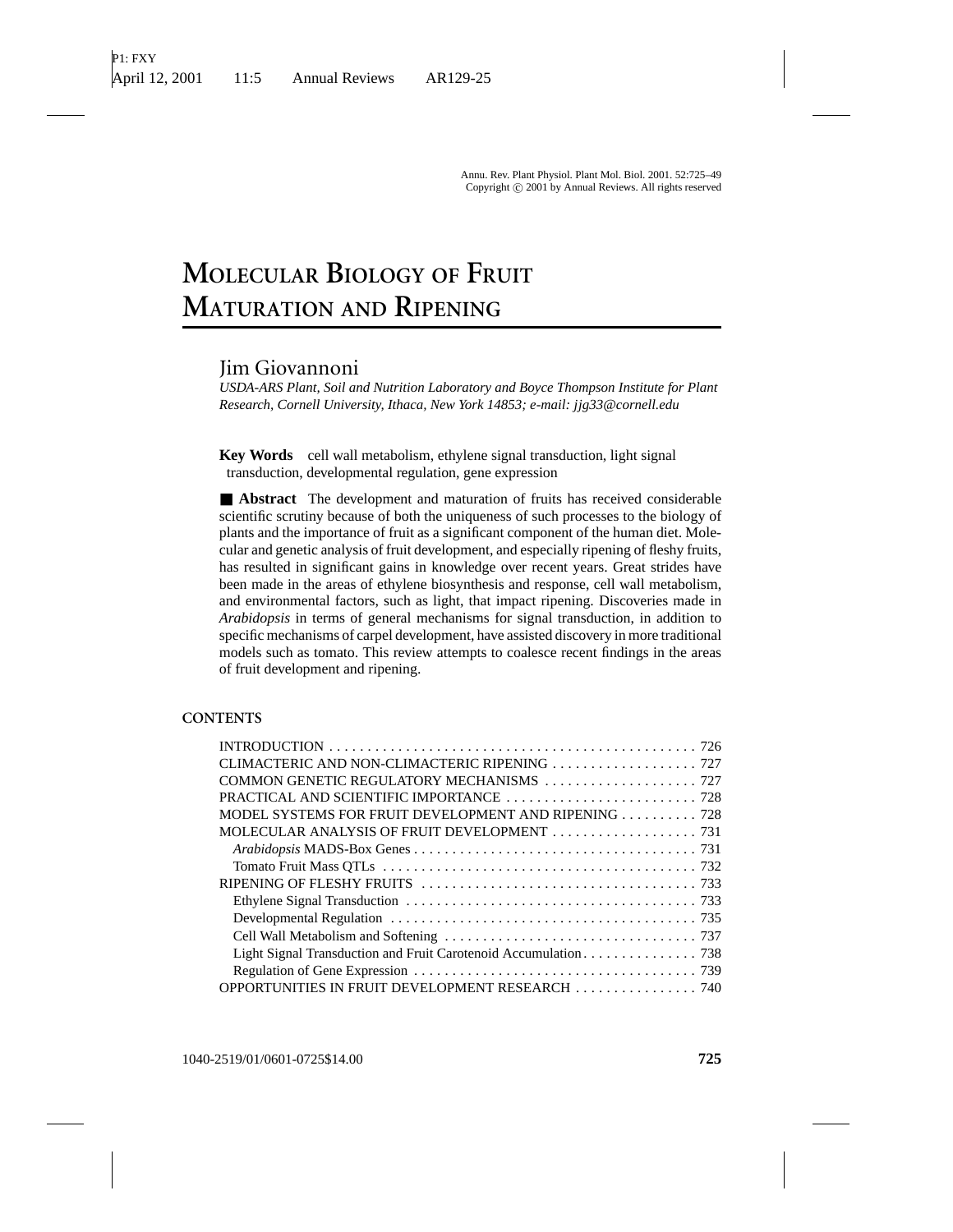### **INTRODUCTION**

In their constant effort to yield subsequent generations of viable and competitive progeny, plant species have evolved numerous mechanisms for seed dispersal. Fruit are an integral part of this endeavor and can be narrowly defined as mature carpels. This definition accurately describes the fruits of tomato, melons, and stone fruits, to name just a few. A more accurate and inclusive definition encompasses extracarpellary tissues that are included at the mature fruiting stage. Examples of such additional tissues in more complex fruits include the receptacle in strawberry and the bracts of pineapple. Fruits can be additionally separated into dehiscent, or dry, fruits and non-dehiscent, or fleshy, fruits. Examples of dehiscent fruits include the pods of legumes and the siliques of many of the Brassicaceae, including *Arabidopsis thaliana*. Analysis of floral development–related MADS-box genes in *Arabidopsis* has been particularly relevant toward initiating the dissection of the molecular basis of fruit development and make up a portion of the discussion here (for recent review, see 38).

The ripening process renders fruit attractive and palatable to a variety of seeddispersing organisms and typifies non-dehiscent (fleshy) fruits. Because of the dual role of non-dehiscent fruits as both a unique aspect of plant development and the source of a large portion of the human diet, the molecular basis of development and ripening of fleshy fruits has received considerable scientific attention in recent years and constitutes the majority of this review. Previous reviews of the molecular regulation of fruit ripening have focused primarily on tomato, cell wall metabolism in particular, and the effects of the gaseous hormone ethylene (19, 46, 48, 52, 81, 161). The ripe phenotype is the summation of biochemical and physiological changes that occur at the terminal stage of fruit development and render the organ edible and desirable to seed-dispersing animals. Ripening also imparts value to fruit as agricultural commodities. These changes, although variable among species, generally include modification of cell wall ultrastructure and texture, conversion of starch to sugars, increased susceptibility to post-harvest pathogens, alterations in pigment biosynthesis and accumulation, and heightened levels of flavor and aromatic volatiles [for reviews on fruit physiology and biochemistry, see (116, 128)]. One of the key regulatory questions relative to the ripening process is, "How is the collection of otherwise unrelated pathways and processes coordinated to act efficiently and synchronously during this stage of fruit development?" Additionally, from a practical viewpoint, several ripening attributes translate to decreased shelf-life and highinput harvest, shipping, and storage practices, particularly as a result of changes in firmness and the overall decrease in resistance to microbial infection of ripe fruit. The 1990s have been a time of significant advances in our understanding of the molecular regulation of individual ripening parameters in which significant insights into their coordination have been revealed. The resulting knowledge has contributed to a more complete view of molecular ripening control and has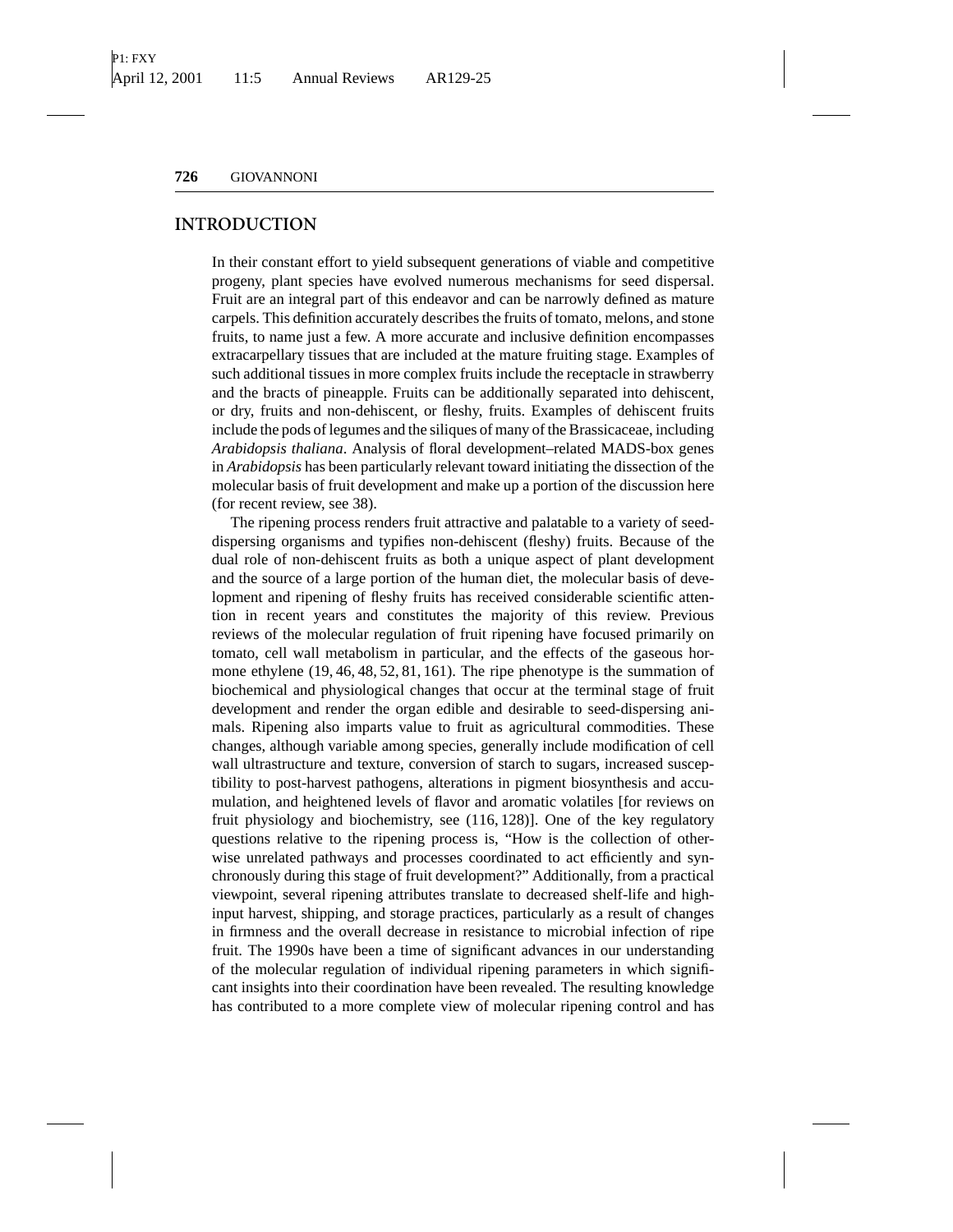produced the first molecular tools for addressing problems in fruit production and quality.

# **CLIMACTERIC AND NON-CLIMACTERIC RIPENING**

Although most fruit display modifications in color, texture, flavor, and pathogen susceptibility during maturation, two major classifications of ripening fruit, climacteric and non-climacteric, have been utilized to distinguish fruit on the basis of respiration and ethylene biosynthesis rates. Climacteric fruit, such as tomato, cucurbits, avocado, banana, peaches, plums, and apples, are distinguished from non-climacteric fruits, such as strawberry, grape, and citrus, by their increased respiration and ethylene biosynthesis rates during ripening (81). Although nonclimacteric fruits, such as citrus, may respond to ethylene (an example being ethylene-induced mRNA and pigment accumulation in the flavedo of orange; 5), ethylene is not required for fruit ripening from species in this classification. In contrast, ethylene is necessary for the coordination and completion of ripening in climacteric fruit via analysis of inhibitors of ethylene biosynthesis and perception (148, 157), in transgenic plants blocked in ethylene biosynthesis (69, 105, 113), and through examination of the *Never-ripe* (*Nr*) ethylene receptor mutant of tomato (77, 149, 155, 159). It is also important to note that, though not nearly as well characterized in this regard, plant hormones, in addition to ethylene, are likely to influence climacteric fruit ripening (28, 92).

### **COMMON GENETIC REGULATORY MECHANISMS**

A clarification of the common genetic regulatory elements that are shared among climacteric and non-climacteric species is central to a full understanding of fruit ripening. Such primary regulators of fruit maturation might be shared by, or at least related to, those that regulate maturation of dehiscent fruit. Although such common regulatory elements remain elusive, *Arabidopsis* silique development genes, such as those from the MADS-box family of transcription factors (38), may represent starting points in a search for common control mechanisms. Indeed, although antisense repression had no obvious effect on fruit ripening (114), ectopic expression of the tomato *AGAMOUS* gene (*TAG1*) results in fleshy expansion, ripening-like cell wall metabolism, and carotenoid accumulation in the sepals of transgenic tomatoes (60). Though not conclusive, these results are consistent with a hypothesis in which TAG1 represents a redundant ripening control function. Alternatively, TAG1 may not regulate in vivo ripening, but it may be related to, and thus mimic, a similar regulatory gene when over-expressed in sepals. In addition to a further pursuit of candidate genes or gene families, investigators have identified a number of climacteric ripening mutants that fail to ripen in response to ethylene and represent an additional track toward identification of common ripening regulators (52).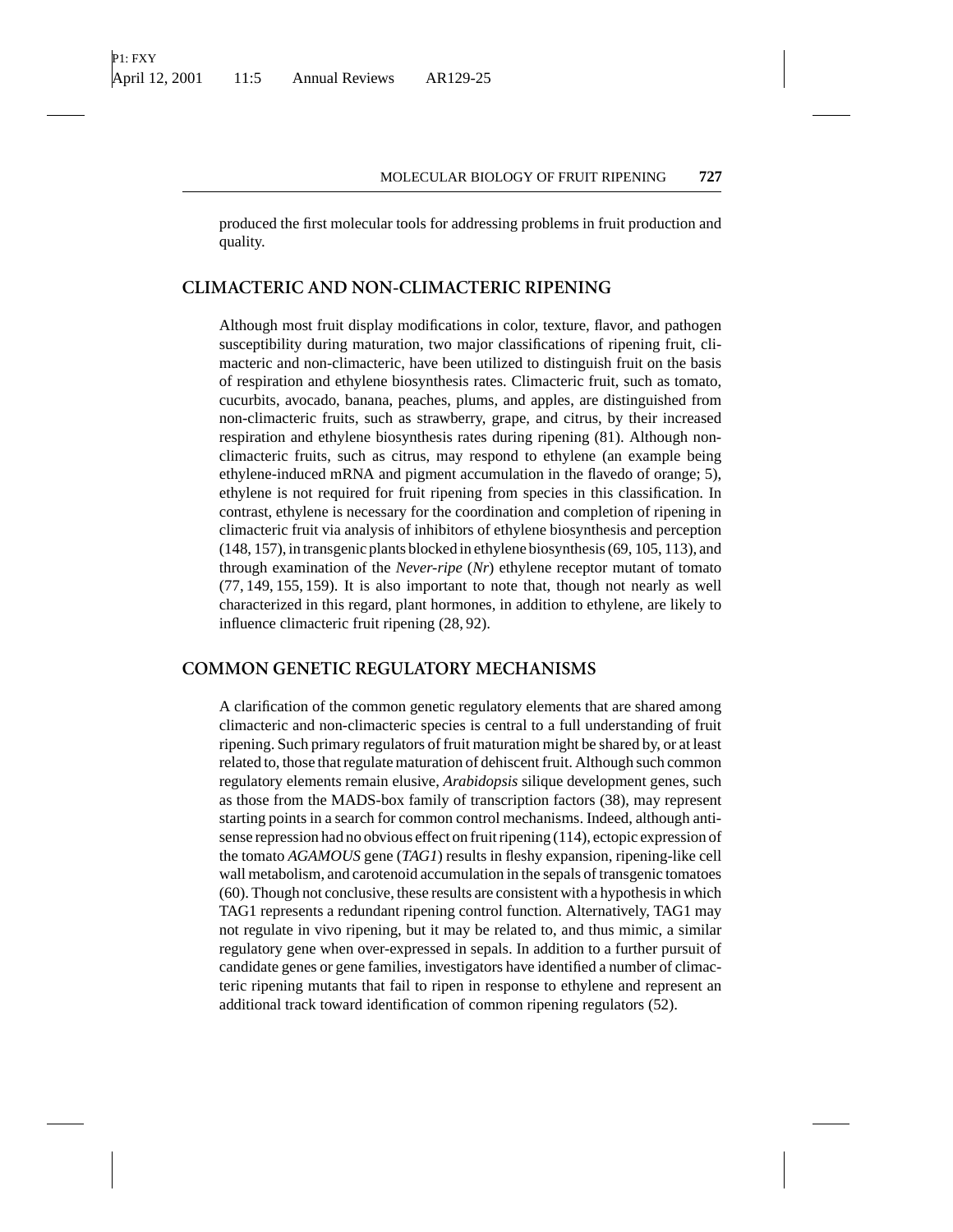## **PRACTICAL AND SCIENTIFIC IMPORTANCE**

Fruit development and ripening are processes unique to plant species and, from this perspective, represent an opportunity for novel insights regarding plant developmental regulatory mechanisms. The development and maturation of fruit tissues represent a final phase of floral development typically proceeding and signaled by successful pollination (106). Although parthenocarpic (seedless) fruit development occurs, such phenomena typically result from either (*A*) genetic alterations (including gene mutations or changes in genome ploidy) or environmental and/or hormonal alterations that ultimately mimic and trigger the fruit developmental cascade (true parthenocarpy) or (*B*) premature embryo abortion that results in fruit with minimal residual seed tissue (95). Indeed, parthenocarpy is of considerable agricultural importance as a means of both consumer satisfaction and variety protection. Although much is known of the hormonal and physiological signals that trigger fruit development (39), maturation and ripening are aspects of late floral development for which the molecular regulatory signals remain largely unknown.

From the standpoint of agriculture, ripening confers both positive and negative attributes to the resulting commodity. Although ripening imparts desirable flavor, color, and texture, considerable expense and crop loss result from negative ripening characteristics. For example, ripening-related increase in fruit pathogen susceptibility is a major contributor to fruit loss both before and after harvest. This genetically regulated change in fruit physiology currently necessitates the use of pesticides, post-harvest fumigants, and controlled atmosphere storage and shipping mechanisms in attempts to minimize loss. In addition to being wasteful of energy and potentially harmful to the environment, such practices represent major expenses in fruit production.

Finally, it is important to reiterate that ripening imparts numerous quality and nutritional characteristics upon a significant component of the human diet, fruit. Ripening impacts various critical aspects of mature fruit, including fiber content and composition, lipid metabolism, and the levels of vitamins and various antioxidants (123). The ability to understand key control points in global ripening regulation or within specific ripening processes, such as carotenoid, flavonoid, vitamin, and flavor volatiles, will allow for manipulation of nutrition and quality characteristics associated with ripening. The most convincing argument for the promotion of safe plant–genetic engineering will be the development of products with direct consumer impact and appeal, such as quality and nutritionally enhanced fruits.

# **MODEL SYSTEMS FOR FRUIT DEVELOPMENT AND RIPENING**

As the fruit of numerous plant species have been studied in terms of development, maturation, ripening, and associated quality and yield characteristics, several have emerged as model systems from which the majority of available information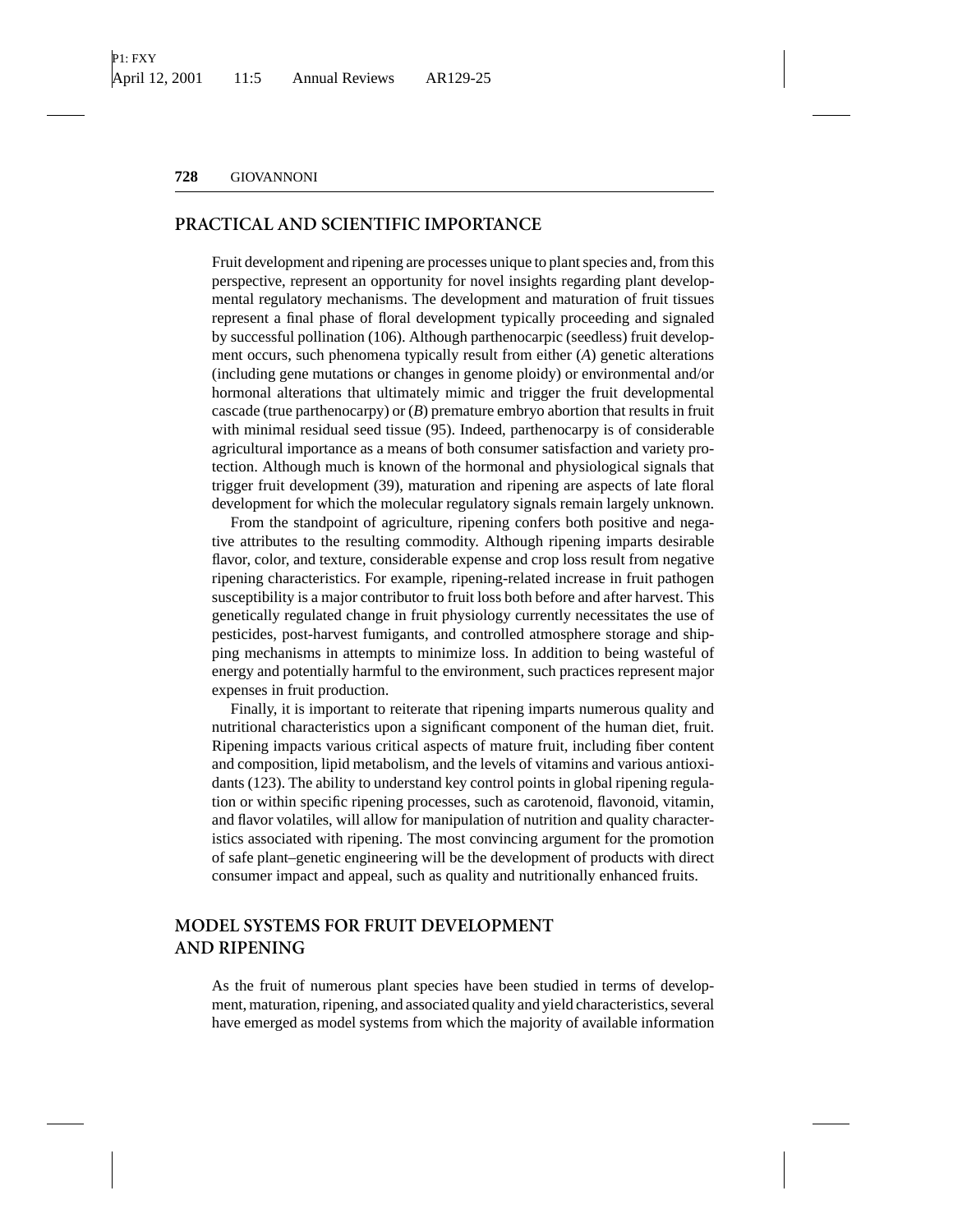regarding the molecular regulation of development and ripening has been derived. Specifically, these include tomato, *Arabidopsis*, and important but to a significantly lesser extent, strawberry. Each of these model systems represents unique fruit development and maturation programs, and each has attributes reflective of a useful model system. All three, for example, can be utilized for direct assessment of gene function via stable integration of transgenes (27, 41, 93).

In large part due to its importance as a crop species, tomato has long served as the primary model for climacteric fruit ripening. This practical importance combined with diploid inheritance, ease of seed and clonal propagation, efficient sexual hybridization, a short generation period (∼45–100 days, depending on variety and season), and year-round growth potential in greenhouses has made tomato the plant of choice for ripening research. From the standpoint of genetic and molecular investigations, tomato has the additional advantage of a relatively small genome (0.9 pg/haploid genome; 9) for which over 1000 molecular markers have been identified, with an average genetic spacing of less than 2 cM (138). The resulting genetic map has been especially useful in the identification and localization of quantititive trait loci (QTLs) that influence numerous fruit development, ripening, and quality loci (22, 34, 51, 74). High-molecular weight insert genomic libraries are available in both yeast artificial chromosome (17, 91, 101) and bacterial artificial chromosome (23, 43, 58) vector systems to facilitate positional cloning, and a limited number of characterized heterologous T-DNA insertion lines have been created (14, 70, 96, 107). A recently added tool to the repertoire of tomato and other plant science researchers is the National Science Foundation–sponsored development of a tomato expressesd sequence tag (EST) database. Over 20 cDNA libraries from various tissues have been created, followed by partial (single-pass 5') sequencing of 2000–10,000 clones from each. The database will be at or near completion at the publication of this review and can be accessed prior to and following completion via the following URL, http://www.tigr.org/tdb/lgi/index.html. The finished database will include approximately 30,000 sequences derived from fruit at various stages of development, and a recent query indicated approximately 1000 non-redundant ESTs that are found exclusively in the subset of fruit **libraries** 

In addition to the molecular tools noted above, years of breeding and mutagenesis have resulted in a valuable germplasm resource, representing genes that influence multiple aspects of fruit development and ripening. QTL analysis has resulted in the identification of loci that regulate shape (74), size (51), and ripening time (34), while a variety of single gene mutants have been described that influence comprehensive ripening effects or subsets of ripening attributes, such as pigment accumulation (Table 1; 52, 54). In addition, Eshed & Zamir (36) created a series of introgressions of a wild tomato species (*Lycopersicon pennellii*) into cultivated tomato (*L. esculentum*), resulting in 50 introgression lines that span the tomato genome and yield variation in numerous phenotypes, including fruit development and ripening. The potential for further examination and discovery using this genetic resource remains considerable.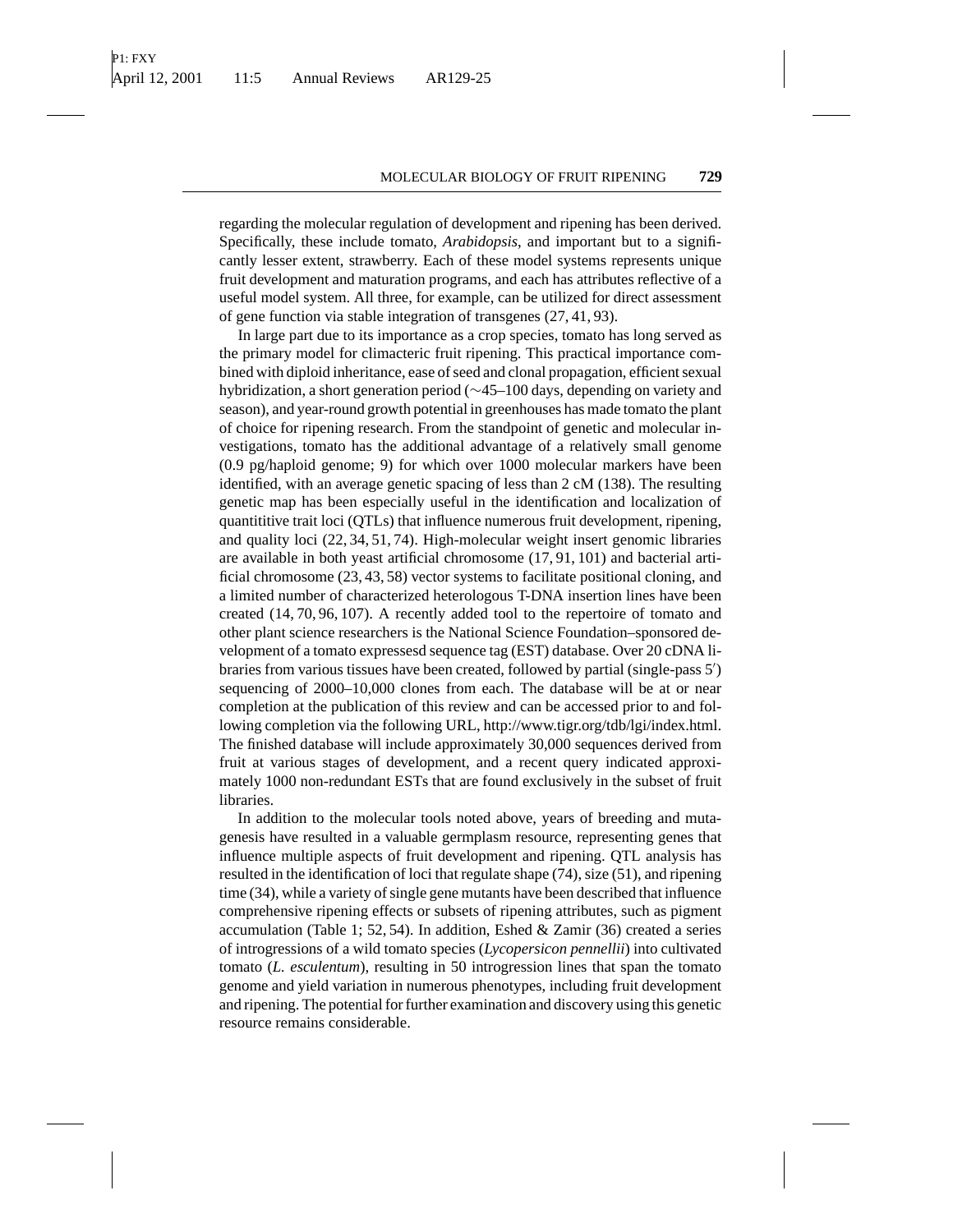| Genotype                | <b>Activity</b>                        | <b>Function</b>        | Reference |
|-------------------------|----------------------------------------|------------------------|-----------|
| rin, ripening-inhibitor | Transcription factor                   | Comprehensive ripening | $147*$    |
| nor, non-ripening       | Transcription factor                   | Comprehensive ripening | $147*$    |
| Nr, Never-ripe          | C <sub>2</sub> H <sub>4</sub> receptor | Ethylene signaling     | 155       |
| $hp-2$ , high-pigment-2 | DET1 homolog                           | Light signaling        | 100       |
| cr, crimson             | Lycopene cyclase                       | Carotenoid metabolism  | 123       |
| B, Beta                 | Lycopene cyclase                       | Carotenoid metabolism  | 123       |
| r, Phytoene Synthase    | Phytoene synthase                      | Carotenoid metabolism  | 45        |
| $hp-1$ , high-pigment-1 | NA.                                    | Light signaling        | 152, 160  |
| alc, alcobaca           | <b>NA</b>                              | Comprehensive ripening | 72        |
| Nr-2, Never-ripe-2      | <b>NA</b>                              | Comprehensive ripening | 65        |
| Gr, Green-ripe          | NA                                     | Comprehensive ripening | 64        |
| Cnr, Clear non-ripening | <b>NA</b>                              | Comprehensive ripening | 143       |
| Gf                      | <b>NA</b>                              | Comprehensive ripening | 3         |
| t, tangerine            | NA                                     | Carotenoid metabolism  | 119       |
| at, apricot             | <b>NA</b>                              | Carotenoid metabolism  | 61        |
| <b>ACO</b>              | ACC oxidase                            | C2H4 biosynthesis      | 113       |
| <b>ACS</b>              | ACC synthase                           | C2H4 biosynthesis      | 105       |
| <b>ACD</b>              | ACC deaminase                          | C2H4 biosynthesis      | 69        |
| LeETR4                  | Ethylene receptor                      | Ethylene signaling     | 146       |
| TCTR1                   | <b>Putative MAPKKK</b>                 | Ethylene signaling     | $***$     |

**TABLE 1** Tomato germplasm altered in ripening. The dashed line separates mutants for which the corresponding gene has been cloned (1st tier) from those that have not (2nd tier). The third tier indicates transgenic lines altered in ethylene signaling

∗ Vrebalov, Ruezinsky, Padmanabhan, and Giovannoni, unpublished.

∗∗Adams, Kannan, Barry, and Giovannoni, unpublished.

*Arabidopsis* remains unsurpassed as a model for dehiscent fruit development in particular and plant biology in general. At 0.15 pg/haploid genome, the *Arabidopsis* genome is small, gene-dense, and almost completely sequenced. Combined, these attributes make positional cloning strategies fairly straightforward (87). Numerous mutants have resulted from large-scale mutagenesis programs, with insertional mutagenesis efforts resulting in particularly powerful tools for ascertaining gene function (reviewed in 11, 71, 90, 108). With respect to genetic control of fruit development, recent functional analyses of *AGAMOUS*-like (*AGL*) genes has resulted in identification of several MADS-box genes that regulate fruit (silique) development and maturation (38).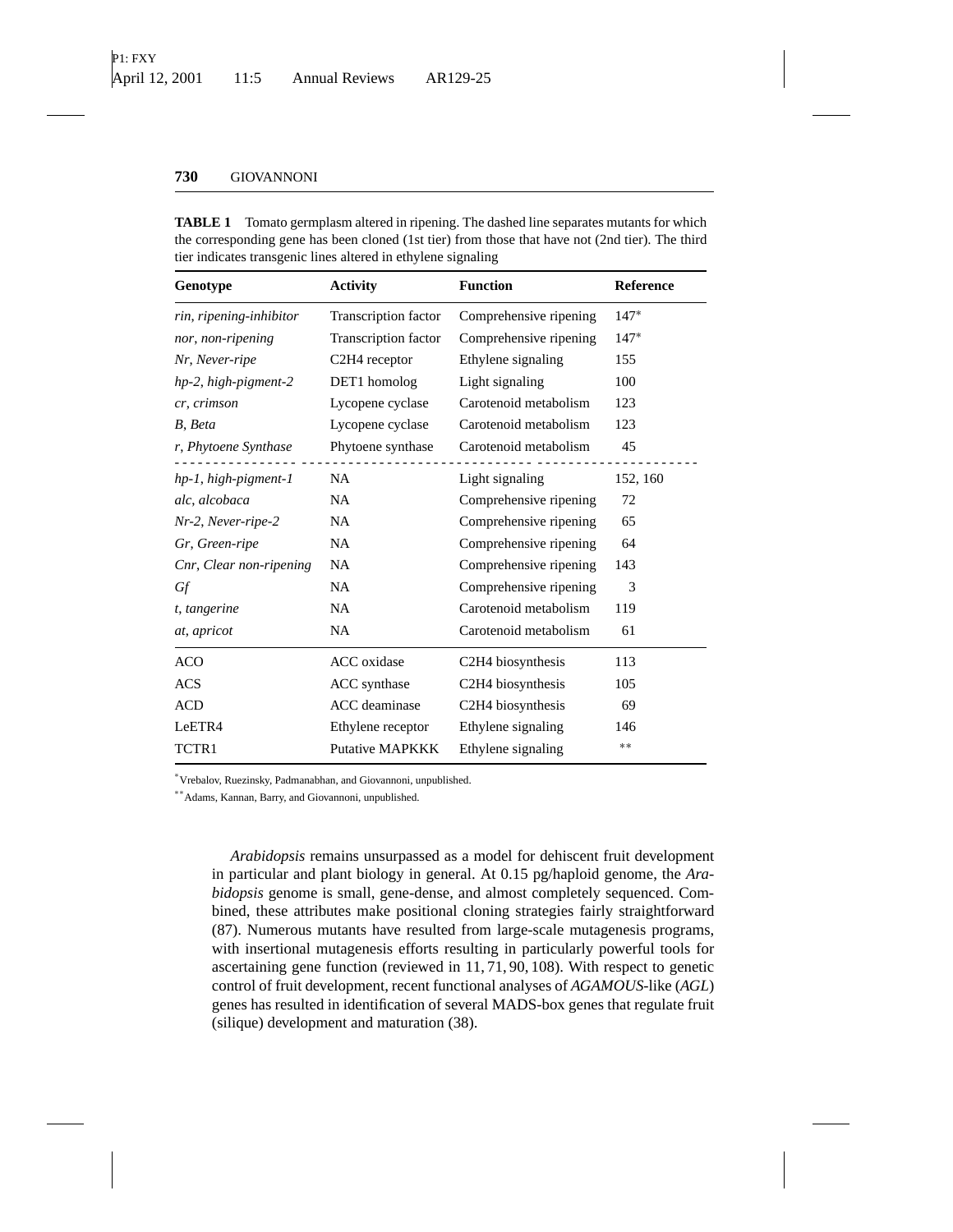Finally, although several non-climacteric species, including citrus (67) and grape (30, 139, 140), have received considerable attention as systems for molecular analysis of fruit maturation, strawberry has emerged as the most widely studied and tractable non-climacteric model system. Several differential screens have resulted in a number of novel ripening-related genes (89, 103, 154), and a strawberry fruit microarray has been developed for use in identifying genes associated with quality characters (2).

# **MOLECULAR ANALYSIS OF FRUIT DEVELOPMENT**

#### *Arabidopsis* **MADS-Box Genes**

To date, molecular factors influencing fruit development have been best described via mutant and subsequent gene cloning in *Arabidopsis* and *Antirrhinum*. Classic floral homeotic genes, such as the *AGAMOUS* and *SQUAMOSA* MADS-box genes, represent molecular determinants necessary for the formation of floral organs, including carpels. However, these genes are not fruit specific in effects and thus are not the focus of this review (for recent reviews of floral development, see 97, 141). Nevertheless, recent analysis of *Arabidopsis* MADS genes (of which there are at least 45) (8) reveals several that have clear fruit-specific activities. MADS genes are defined by the presence of a highly conserved amino-terminal DNA-binding motif, denoted as the MADS-box, followed by less well conserved I, K, and C domains. The I and K domains may be involved in the formation of homo- and heterodimers, with additional MADS proteins, whereas the C domain is the most variable and likely to confer functional specificity (120).

Inactivation of the *FRUITFUL* MADS gene (*AGL8*) resulted in siliques that failed to fully expand, although that produced no discernable effect on seed development (55). Mutant siliques also fail to dehisce as a result of abnormal formation of valve-replum boundaries (38). In this latter regard, *FRUITFUL* does not seem to directly influence silique maturation per se. Rather, it does so indirectly because it mediates silique expansion and development processes that result in appropriate definition of valve-replum boundaries and normal formation of the dehiscence zone.

Two functionally redundant MADS-box genes (*AGL1* and *AGL5*) required for normal silique dehiscence–zone formation were also recently reported. The *AGL1* and *AGL5* MADS-box genes are highly homologous and demonstrate similar gene expression patterns. Inactivation of either gene yields no discernable phenotype. This fact, together with sequence and expression similarities, suggests the possibility of functional redundancy. To test this hypothesis, *AGL1/AGL5* double mutant lines were generated and were found to yield siliques that failed to dehisce but were otherwise normal (82, 83). *AGL1* and *AGL5* were renamed *SHATTERPROOF1* and *SHATTERPROOF2* (*SHP1*, *2*), respectively, and are negatively regulated by *FRUITFUL* (37, 82). These results suggest that a cascade of MADS-box gene activities coordinate aspects of fruit development in *Arabidopsis* and possibly other species. As mentioned above, MADS-box genes have been correlated with the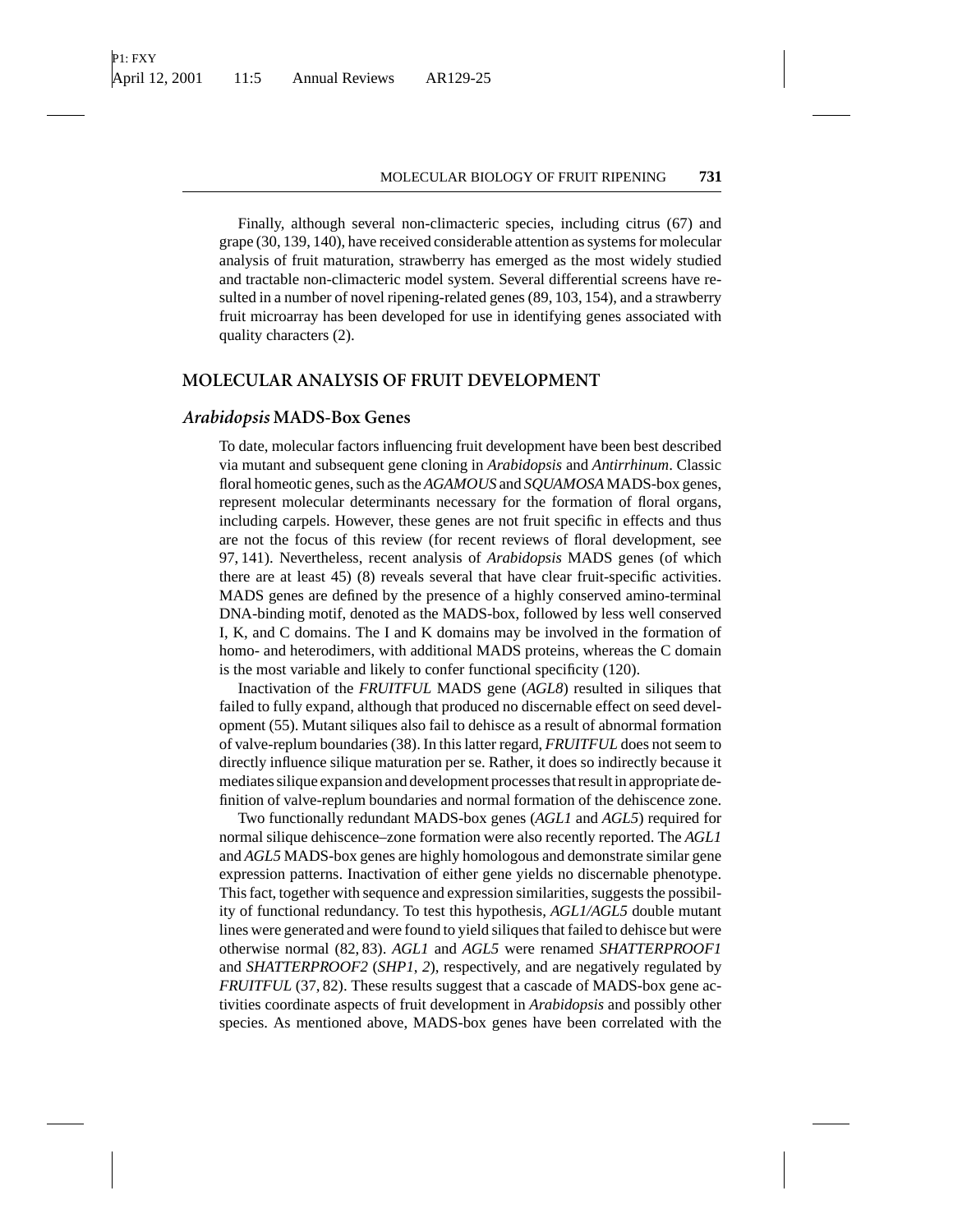induced ripening of tomato sepals and have also been associated with development and ripening of additional fruit-bearing species, including apple (135, 136, 158), strawberry (125), and cucurbits (40). Although specific functions of MADS-box genes in the development of these fleshy fruits remain unknown, their expression in various stages of fruit development is consistent with possible roles in fruit development and expansion, as well as later stages of development that may include ripening and senescence.

#### **Tomato Fruit Mass QTLs**

Quantitative trait loci (QTLs) are responsible for the majority of important crop characteristics, including regulation of fruit development and ripening. Thus, the ability to isolate QTLs, though important, has been thwarted by their very nature as multiple locus traits. This recalcitrance to isolation results from the fact that genes revealed only by allelic variation (as is typical of QTLs), in the absence of additional biochemical or molecular clues, are typically targeted for isolation through positional cloning or insertion mutagenesis strategies. Both approaches are dependent on fully accurate target locus segregation analysis that can be confused by additional segregating loci.

Tomato fruit mass genes have been the proving ground for a strategy to isolate QTLs based on effective conversion of the target gene to a single gene trait. In summary, germplasm is developed through advanced backcross breeding to fix the genotype of all non-target QTLs while selecting nearly isogenic lines (NILs) for the target locus. The resulting NILs can be used simultaneously for both gene isolation and accurate assessment of the contribution of specific alleles at an individual locus to the trait in question. Advanced backcross breeding was initially used to genetically isolate a QTL that plays a major role in fruit mass variation between cultivated tomato and the considerably smaller fruited wild species *L. pennellii* (6). This locus was designated *fruit weight 2.2* ( *fw2.2*). Once all other major fruit weight loci were fixed for genotype, a large segregating population could be accurately scored to permit high-resolution genetic mapping (7) as a prelude to eventual positional cloning (44). Gene isolation was eventually confirmed via transfer of the dominant (*L. pennellii*) allele to the recessive (*L. esculentum*) genotype via *Agrobacterium*-mediated T-DNA transfer (Figure 1). This accomplishment represents the first targeted isolation of a QTL known only through phenotype.

The  $f_{\text{W}}$ 2.2 sequence is only indicative of the route through which this gene influences fruit mass. Analysis of the predicted amino acid sequence indicates a similarity to a human oncogene RAS protein, thus suggestive of a possible role in developmental regulation. Additional clues stem from the facts that (*a*) variation in fruit mass can be at least partially attributable to a corresponding variation in pre-anthesis carpel cell number between NILs harboring the *L. esculentum* versus *L. pennellii* alleles of *fw2.2*, (*b*) a corresponding difference in cell size was not observed between the fruit of NILs, and (*c*) *fw2.2* is expressed in pre-anthesis floral organs at low levels, with highest expression in carpel tissues. These results suggest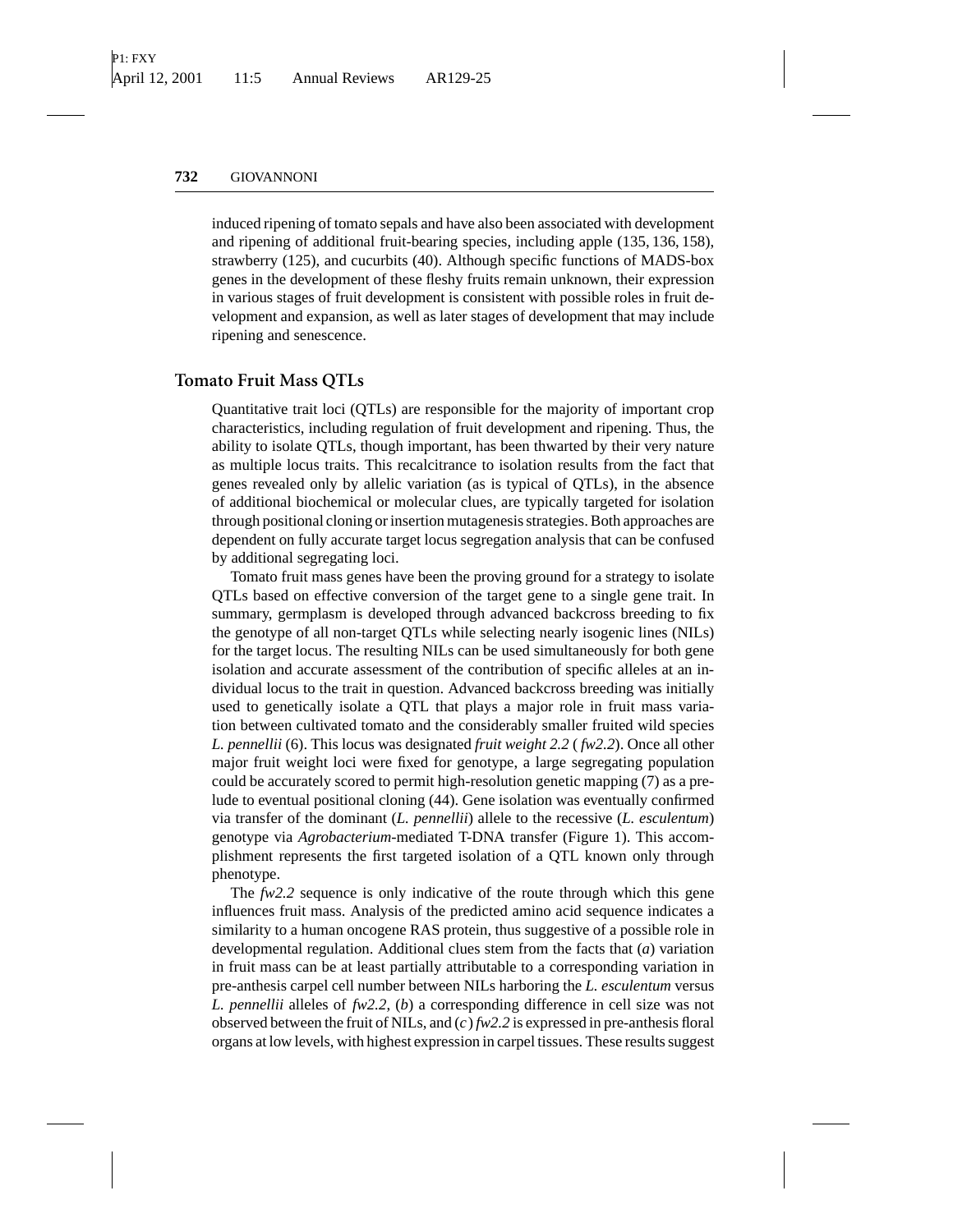that *fw2.2* may regulate fruit mass through modulation of pre-anthesis carpel cell number. Furthermore, no obviously significant changes in coding sequence are observed between the *L. esculentum* and *L. pennellii* alleles of *fw2.2*, though mRNA accumulation was higher in pre-anthesis carpels of the *L. pennellii* NIL. This observation suggests that the dominance observed for the *L. pennellii* allele results from elevated expression (presumably due to promoter sequence variation). This observation supports a model in which the *fw2.2* gene product acts as a negative regulator of cell division during early carpel development (44), and selection for weaker alleles at the *fw2.2* locus may have occurred during domestication. Following a search of the EST and genome sequence databases, researchers identified *fw2.2* homologs in *Arabidopsis*. Whether any of these related genes influence fruit mass or additional aspects of fruit development, and how such genes may interact with MADS-box fruit development genes, should prove to be interesting lines of future investigation.

## **RIPENING OF FLESHY FRUITS**

As mentioned above, climacteric fruits are distinguished from non-climacteric fruits by their increased respiration and ethylene biosynthesis rates during ripening (81). Using the tomato system, investigators have long known that ethylene is necessary for manifestation of ripening in climacteric fruit (148, 157). The critical role of ethylene in coordinating climacteric ripening at the molecular level was first observed via analysis of ethylene-inducible, ripening-related–gene expression in tomato (85, 94). Numerous fruit development–related genes were isolated using differential gene expression patterns and biochemical function in the late 1980s and early 1990s (reviewed in 53), with more recent screens focused on gene isolation strategies that are likely to detect less abundant mRNAs (162). The in vivo functions of fruit development– and ripening-related–genes, including HMG-CoA reductase, polygalacturonase (PG), pectin methylesterase, ACC synthase, ACC oxidase, phytoene synthase, and the *NR* ethylene receptor, have been tested via antisense gene repression and/or mutant complementation in tomato (52). This is demonstrated by the following examples: PG is necessary for ripening-related pectin depolymerization and pathogen susceptibility, yet it has little effect on fruit softening (49, 73, 131). Inhibition of phytoene synthase results in reduced carotenoid biosynthesis and reduction in fruit and flower pigmentation (45). Reduced ethylene evolution results in ripening inhibition of ACC synthase and ACC oxidase antisense lines (57, 105), whereas introduction of a dominant mutant allele of the *NR* ethylene receptor results in tomato plants that are inhibited in virtually every measurable ethylene response, including fruit ripening (155, 159).

# **Ethylene Signal Transduction**

Analysis of *Arabidopsis* ethylene response mutants has yielded the clearest model for hormone signal transduction in plants (Figure 2) (35, 42, 62, 66, 134). Demonstration that the tomato *Nr* mutant represents a lesion in an ethylene receptor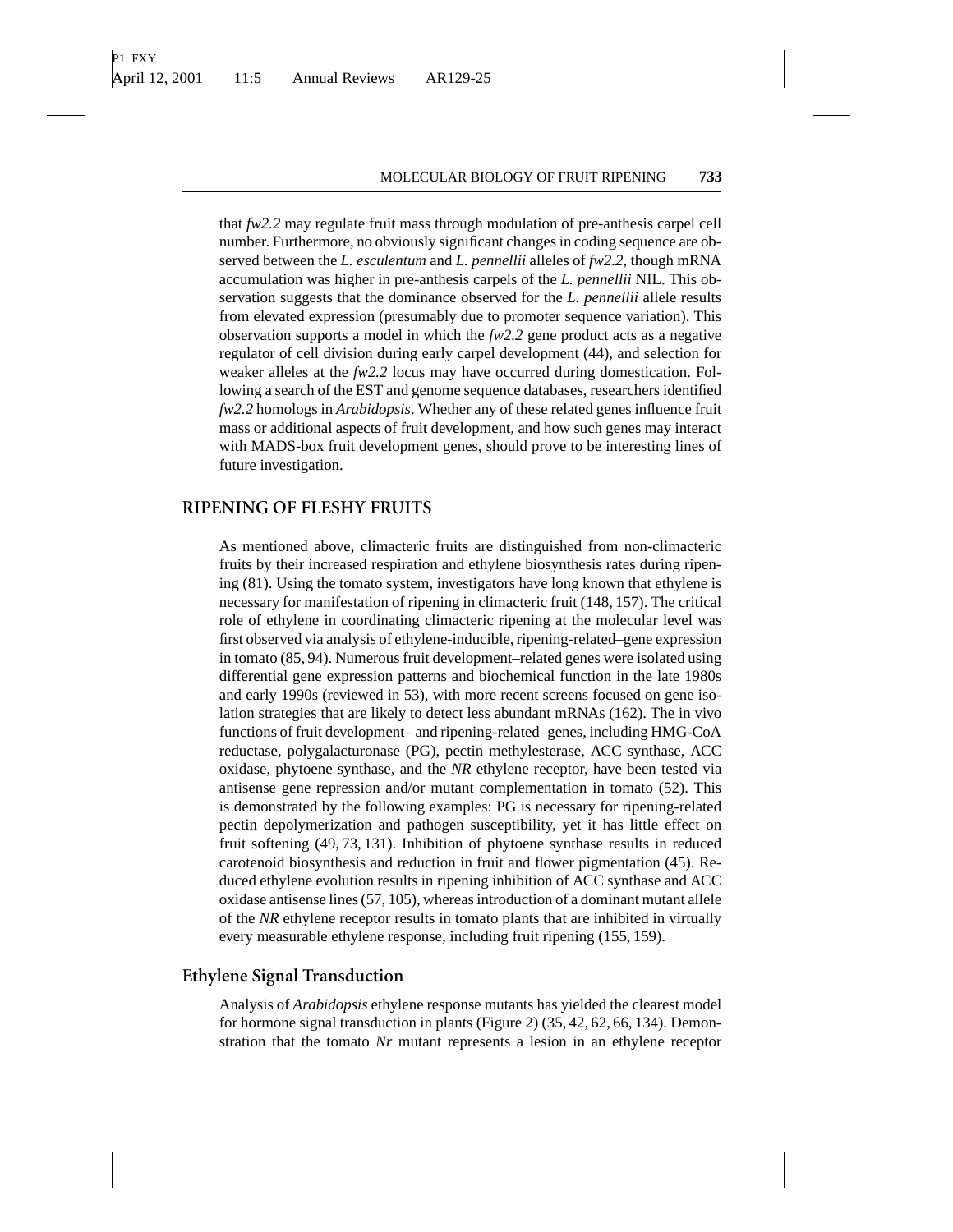

# **Ethylene Biosynthesis and Signaling**

**Figure 2** Model for ethylene synthesis and signal transduction. A composite model derived from the work of Yang (157) on ethylene biosynthesis and as reviewed in Stepanova & Ecker's research on ethylene signal transduction (134). Steps and intermediates designated with an asterisk have been targeted for transgene modification in ripening fruit. EIN3, EILs, and EREBPs are localized in the nucleus.

gene (155), combined with the isolation of additional fruit species homologues  $[tomato (80, 109, 163), cucurbits (126, 156), peach (13)], has permitted compar$ ative analysis of ethylene receptor expression in several species, as well as functional analysis during fleshy fruit ripening in tomato. As would be predicted by the *Arabidopsis* model, mutation in the putative ethylene-binding domain of the tomato *NR* gene results in global ethylene insensitivity, including inhibition of ripening (77, 155). Genetic mapping of putative tomato ethylene receptor loci employing the *Arabidopsis ETR1* ethylene receptor as a probe suggested the presence of several tomato receptors in addition to *NR* (159). Corresponding loci have since been isolated and characterized for expression by several groups (80, 109, 163). *NR* and *LeETR4* demonstrated elevated expression during ripening and were thus targeted for antisense repression. In summary, repression of *NR* had no obvious effects on ethylene signaling other than elevated expression of *LeETR4*, suggesting a feedback mechanism resulting in compensation for missing *NR* with increased *LeETR4*. Repression of *LeETR4* did not elicit any alteration of *NR* expression but did result in leaf epinasty, premature floral senescence, and accelerated ripening suggestive of a negative regulatory role in ethylene signaling. Transgene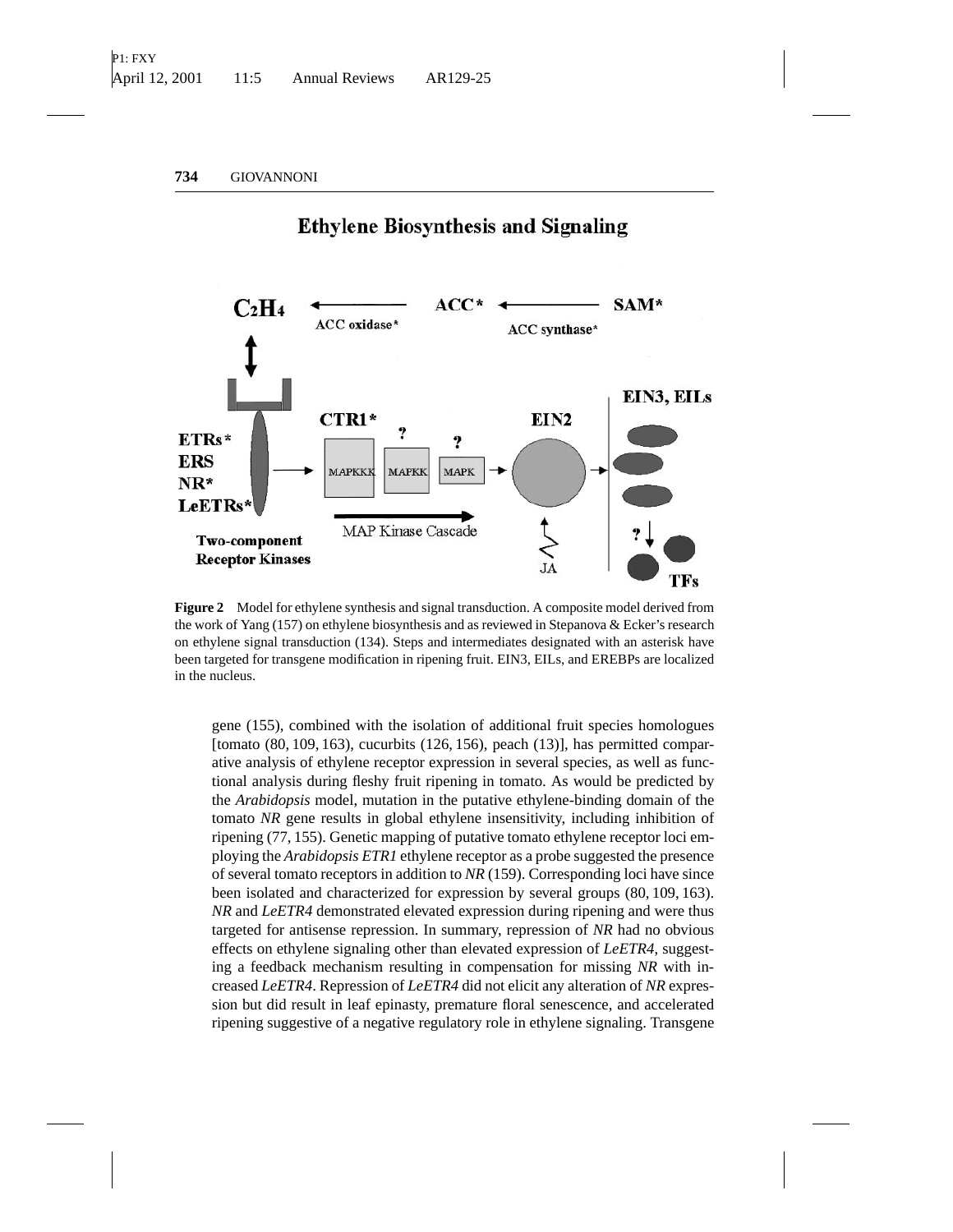mediated expression of*NR*in *LeETR4* repression lines resulted in complementation of the enhanced ethylene response phenotype, confirming functional redundancy (146).

Initially, this result seems odd as the inactivation of single *Arabidopsis* ethylene receptor genes has no obvious effect on ethylene signal transduction. An ethylene constitutive response phenotype analogous to tomato *LeETR4* repression was not observed until multiple *Arabidopsis* ethylene receptor loci were rendered inactive (59). One possible explanation for this result is that *LeETR4* may make a greater contribution to net receptor levels in tomato versus individual receptor genes in *Arabidopsis*. Inactivation of the remaining tomato ethylene receptors should confirm or deny this possibility and will provide insights into how evolution has tailored ethylene perception to suit the developmental programs deployed by these two species.

Analyses of gene knockouts and repression in *Arabidopsis* and tomato, respectively, do indicate clear functional redundancy in the ethylene receptor gene families of both species. Wilkinson et al (153) demonstrated that ethylene receptor function is also highly conserved across species boundaries. Specifically, expression of a mutated *Arabidopsis ETR1* transgene yielded a receptor gene product that was altered in its ability to bind ethylene (127) and resulted in ethylene insensitivity in *Arabidopsis* plants that harbored the normal complement of ethylene receptor genes. This result is consistent with a model in which ethylene phenotypes result from ethylene inactivation of receptors, thus allowing dominant mutant (active) receptors to continue repression of responses attributed to the recognition of ethylene (56). Wilkinson et al also expressed the mutated *Arabidopsis ETR1* transgene in petunia and tomato, resulting in similar repression of ethylene phenotypes (153). (Figure 3) Both species demonstrated general ethylene insensitivity in response to transgene expression, though most notably in the agriculturally significant attributes of fruit ripening and floral senescence. This result demonstrates functional conservation across species and suggests that the mutant *Arabidopsis* receptor gene will have wide-range potential for modification of ethylene responses (such as climacteric fruit ripening) across diverse taxa.

#### **Developmental Regulation**

Further analysis of transgenic and mutant tomato lines that are inhibited in ethylene biosynthesis or perception demonstrates that climacteric ripening represents a combination of ethylene regulation and developmental control. Indeed, the gene encoding the rate limiting activity in ethylene biosynthesis, *ACC synthase*, is initially induced during ripening by an unknown developmental signaling system (12, 142).

Expression analysis of a number of additional ripening-related genes indicates that developmental or non-ethylene–mediated regulation of a subset of ripeningrelated genes is evident in climacteric fruits. Examples in tomato include members of the *ACO* and *ACS* gene families (12, 16, 84, 102, 142), the *NR* ethylene receptor (80, 109, 155), and E8 (32). Additional evidence for non-ethylene–mediated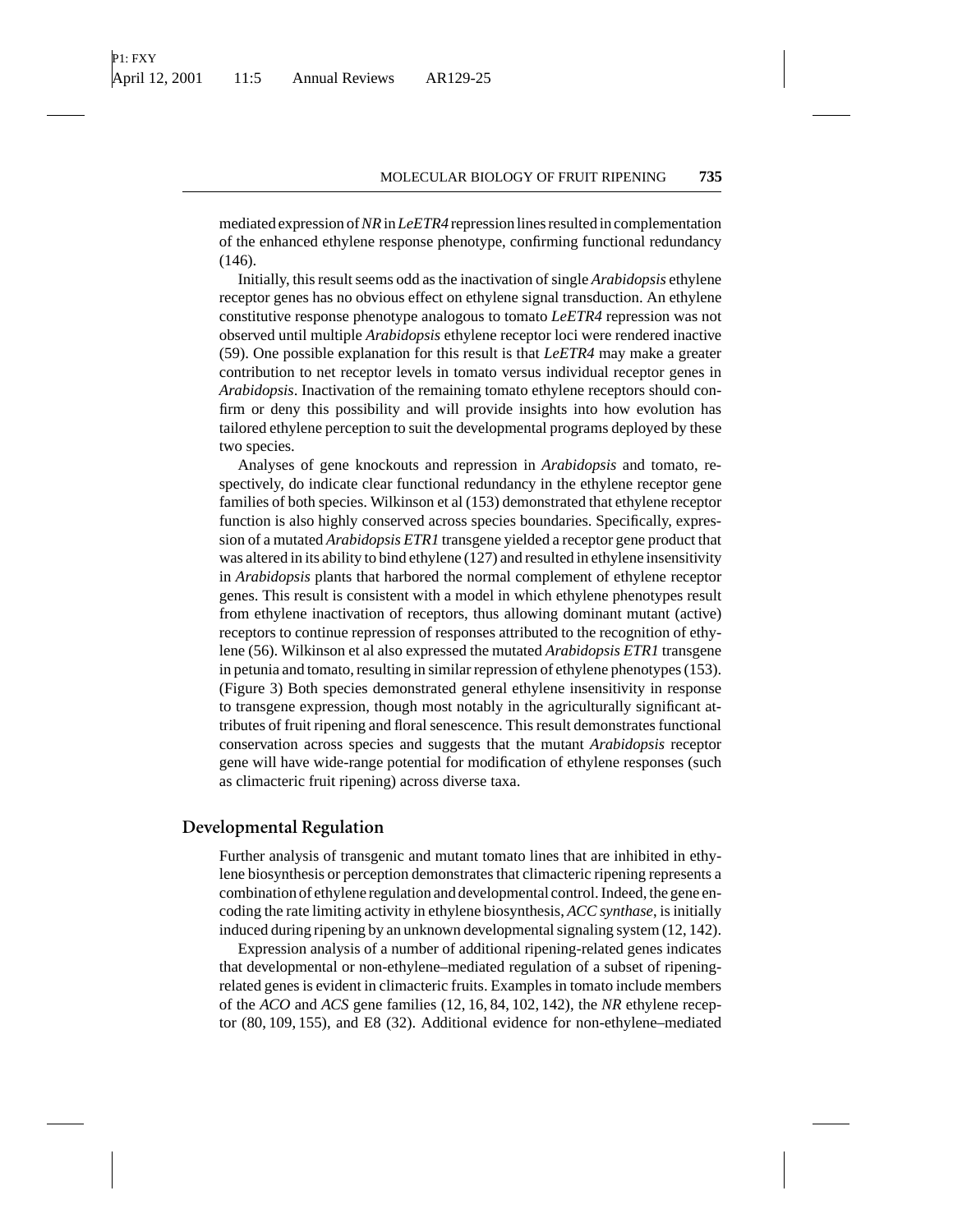ripening control comes from analysis of gene expression in a number of ripening impaired mutants, such as*rin* (*ripening-inhibitor*) and *nor*(*non-ripening*), that fail to ripen in response to exogenous ethylene yet display signs of ethylene sensitivity and signaling, including induction of some ethylene-regulated genes (Figure 4; 159). Other researchers and we have interpreted these results to indicate that additional regulatory constraints are placed on climacteric fruit maturation in addition to general ethylene biosynthesis and signaling. Such regulatory mechanisms could include fruit-specific regulation of certain subsets of ethylene-regulated genes or regulatory mechanisms that operate separately from and in addition to ethylene (Figure 5). Genes corresponding to both the *rin* and *nor* mutations have been recently cloned; although unrelated at the level of DNA or protein sequence, both have features suggestive of roles in regulation of gene transcription (Vrebalov, Ruezinsky, Padmanabhan, White, Noensie, & Giovannoni, unpublished data). Availability of these ripening regulatory genes should allow analysis of steps in the ripening regulatory hierarchy that precede ethylene. They should also permit



**Figure 5** Model for interactions among developmental, hormonal, and light signaling systems that impact ripening. Developmental cues as represented via available tomato ripening mutants are required for climacteric ethylene biosynthesis and response. Studies in tomato also suggest that light is critical in normal pigment accumulation. A key question (dotted line) is whether common developmental mechanisms control climacteric and non-climacteric ripening.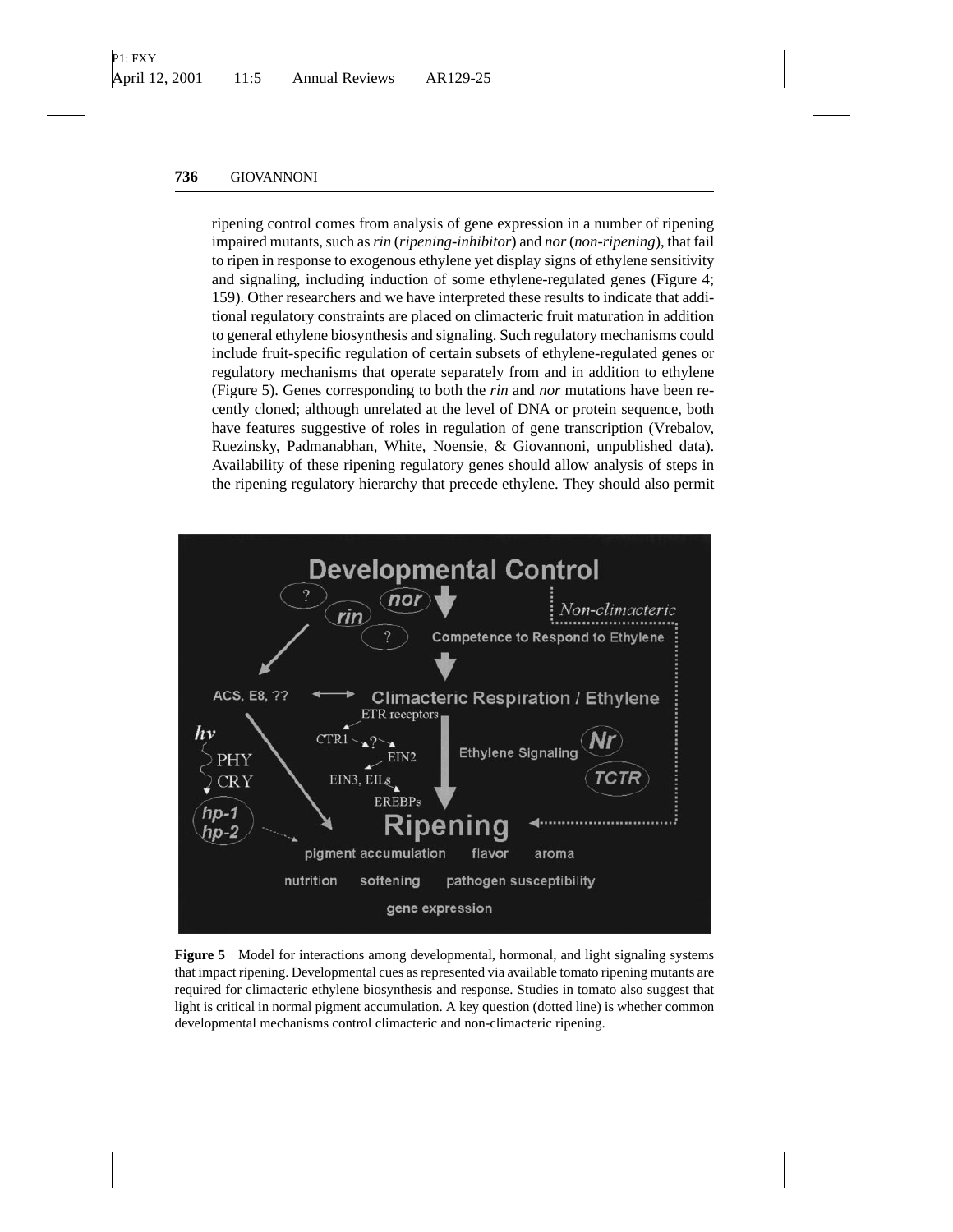assessment of whether such genes represent regulatory mechanisms common to both climacteric and non-climacteric fruit species.

# **Cell Wall Metabolism and Softening**

Within the context of fruit ripening, tomato PG has been the most widely studied cell wall hydrolase. This is due in large part to initial observations of a high-level extractable endo-PG activity that increased in parallel with the ripening process. These observations led to the pursuit of the tomato endo-PG gene and the hypothesis regarding the role of PG in ripening-related textural modification (reviewed in 50). Gene isolation, and the subsequent functional characterization of tomato fruit PG in transgenic plants, indicated that PG activity alone is not sufficient to significantly impact texture (49, 129, 131); thus, it is likely to function in concert with additional factors. Kramer et al suggested that fruit PG may also play a role in mediating the fruit ripening–associated increase in susceptibility to opportunistic pathogens (73).

Enzymes in addition to PG that are involved in cell wall metabolism have been identified in ripening fruit and, in some cases, have been tested for function. Pectin-methyl-esterase (PME) shows activity throughout fruit development and may increase accessibility of PG to its pectin substrate. Antisense repression of a tomato fruit PME resulted in decreased pectin degradation, but consistent with PG repression, it did not alter additional ripening characteristics, including softening (145). Two tomato  $\beta$ -glucanases (hemicellulases) that show differential expression in ripening fruit and are designated CEL1 and CEL2 were repressed via antisense without observable impact on fruit ripening and softening (20, 79). It is interesting to note that CEL1 repression inhibited pedicel abscission (79), whereas CEL2 repression inhibited fruit abscission (20). Expression of these genes during fruit ripening is suggestive of a function in fruit cell wall metabolism; however, the lack of observable ripening phenotypes in the available transgenic lines indicates that the roles they play are functionally redundant and/or components of a more complicated metabolic process. Repression of additional ripening-related cell wall metabolism enzymes, such as members of the  $\beta$ -galactosidase gene family (132), in addition to pyramiding of multiple cell wall metabolism antisense genes through crosses of available transgenic lines, may shed additional light on the genetic regulation of this complicated metabolic process.

Some of the most definitive results concerning ripening-related texture modification have emerged from analysis of tomato expansins. Expansins are cell wall proteins associated with numerous tissues and developmental stages undergoing (often rapid) changes in size and shape (for review, see 29). Tomato and strawberry expansin genes upregulated during fruit ripening have been isolated (26, 124), and repression of a fruit ripening-specific expansin (Exp1) in tomato resulted in reduced softening. Overexpression of Exp1 resulted in enhanced softening, including softening of mature green fruit owing to ectopic expression via the CaMV35s promoter (21). These results suggest that, although the activity of fruit cell wall hydrolases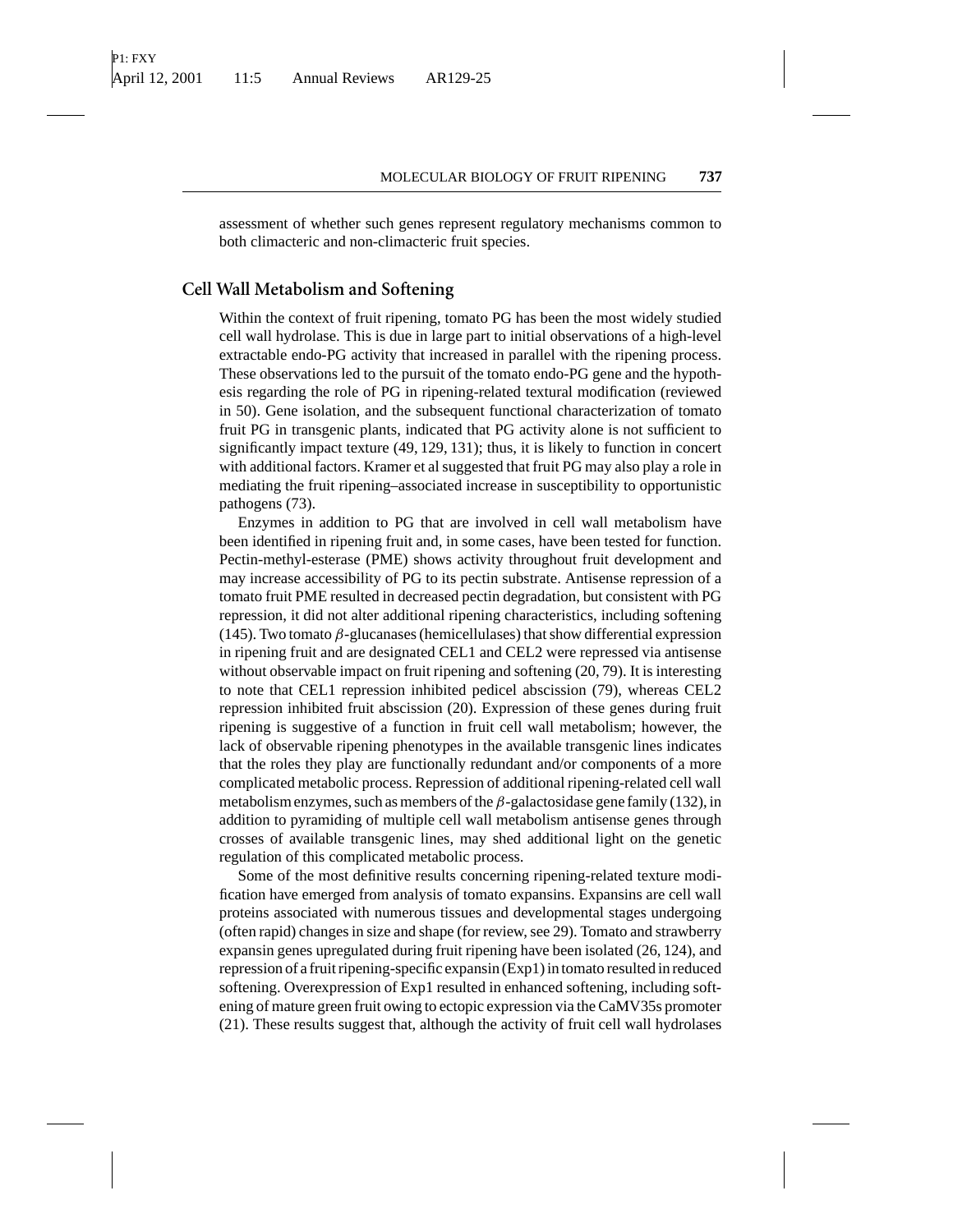may well be important for in vivo textural modifications associated with ripening, fruit expansins contribute significantly and definitively to softening effects. It is important to keep in mind that methods for measuring softening do not reflect all of the nuances associated with this process and are approximate at best. Nevertheless, the transgenic lines described in this section, when combined with sexual hybridization and assessed via more comprehensive genomics approaches, represent a powerful reservoir of genetic tools that will shed considerable insight into ripening associated textural changes.

# **Light Signal Transduction and Fruit Carotenoid Accumulation**

To date, molecular regulation of the role of light in fruit ripening has been studied most thoroughly in tomato, and available evidence suggests that light has its greatest impact on pigmentation, with apparently little effect on additional ripening phenomena (4).

The green to red color transition typical of ripening tomato fruit is largely due to the developmental transition of chloroplasts to chromoplasts; as photosynthetic membranes are degraded, chlorophyll is metabolized, and carotenoids, including  $\beta$ -carotene and lycopene, accumulate (54). The regulation of carotenoid biosynthesis during ripening is due, at least in part, to ripening-related and ethyleneinducible gene expression in both tomato (45, 52, 86, 88, 123) and melon (63). Although numerous tomato mutants that are altered in pigment accumulation have been reported (117, 118), few that result in net carotenoid accumulation have been identified. Nevertheless, a combination of elegant biochemical and genetic approaches has resulted in the isolation of a key gene, *lycopene-*ε*-cyclase*, responsible for the relative levels of  $\beta$ -carotene and lycopene in tomato fruit (122). Discovery of this gene also led to the elucidation of the molecular basis of the tomato β (*Beta*) and *cr* (*crimson*, often referred to as *og*) mutants, which result in fruit that has shifted toward accumulation of either  $\beta$ -carotene or lycopene, depending on enhanced or reduced expression of the cyclase gene, respectively. Genetic analysis of pepper suggests that numerous loci responsible for tomato fruit pigmentation may be conserved in pepper (144) and thus might be conserved among a wide range of species.

A particularly interesting mutation from the standpoint of fruit carotenoid accumulation is the recessive *high pigment-1* (*hp-1*) mutation. In contrast to most tomato carotenoid mutations, *hp-1* results in increased accumulation of both lycopene and  $\beta$ -carotene during fruit development. It is also responsible for heightened levels of chlorophyll in leaves and green fruit at all stages of development in lines homozygous for the mutant allele (152). A mutation similar in phenotype to *hp-1*, named *hp-2*, was described by Soressi (133) and is non-allelic with *hp-1* (151).

Key to understanding the basis of the *hp-1* mutation is the fact that tomato seedlings homozygous for the *hp-1* allele demonstrate an exaggerated photomorphogenic de-etiolation response (112). In short, *hp-1/hp-1* seedlings are characterized by inhibition of hypocotyl elongation and intense anthocyanin pigmentation,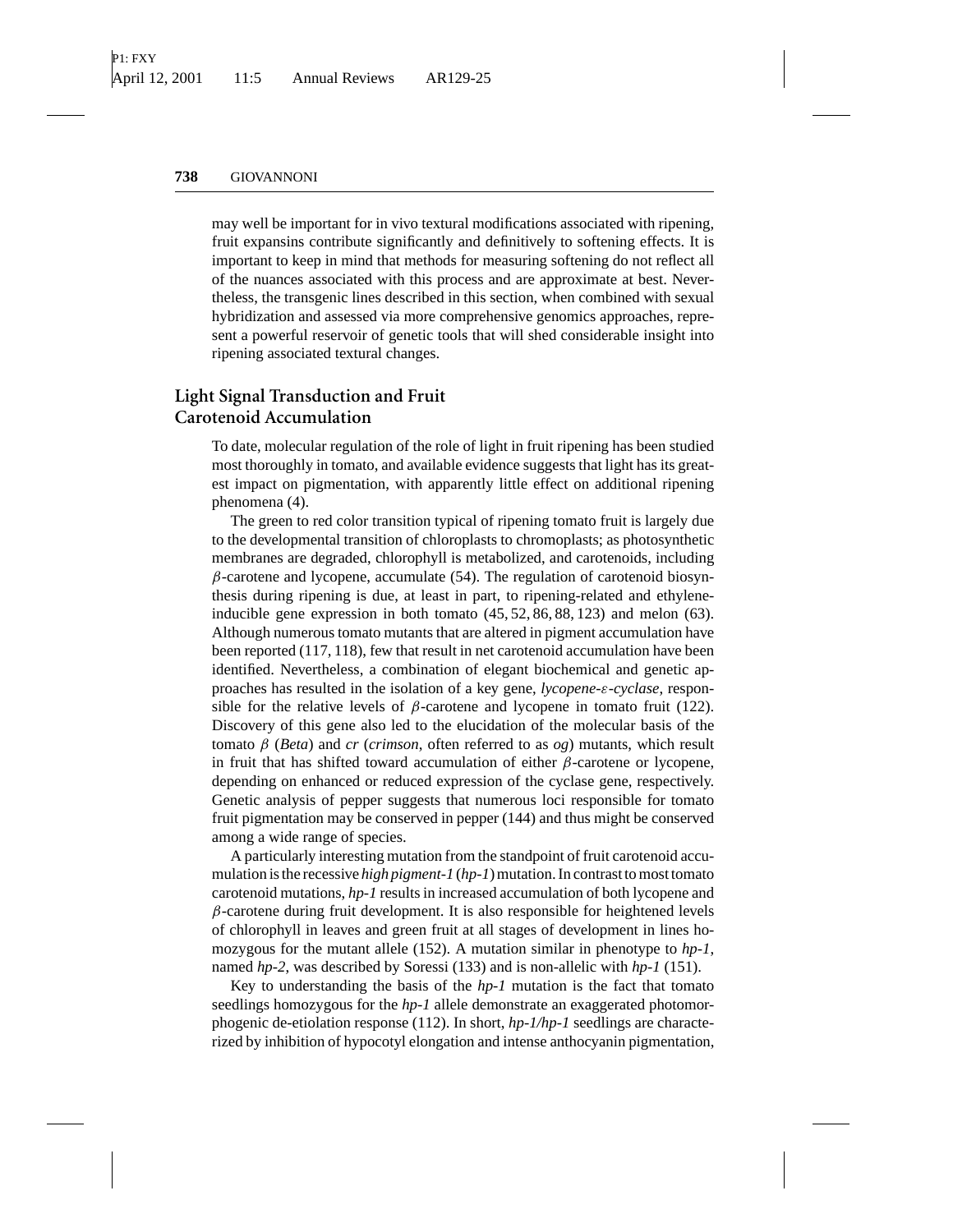relative to seedlings of normal NILs, with maximal phenotypic expression in response to red light (111). Tomato seedling de-etiolation is a phytochrome (red light) response, which can be enhanced by blue light, suggesting that *hp-1* may influence phytochrome and blue light receptor action and/or signaling. Overexpression of oat phytochrome A in tomato resulted in phenotypes similar to those observed in the *hp-1* mutant, including increased carotenoid accumulation in ripe fruit (18). Furthermore, Peters et al (111) showed that the *hp-1* phenotype was repressed when associated with the phytochrome deficient *aurea* mutant, confirming the role of *hp-1* in phytochrome responses. Quantification of phytochrome levels in normal and *hp-1/hp-1* seedlings indicates that the amplified phytochrome responses observed in the *hp-1* mutant occur within the context of normal phytochrome concentration and stability, suggesting that the normal *HP-1* gene product acts as a negative regulator of phytochrome signal transduction in tomato (1, 111).

*Arabidopsis* is the most widely studied plant system for analysis of the genetic basis of light signal transduction, and a number of mutations have been identified and hypothesized to represent genes that function as negative regulators of light signaling (24, 25, 115). Such genes may be similar in function to the normal *Hp-1* allele. Indeed, researchers recently found that the tomato *hp-2* mutation represents a tomato homologue of *Arabidopsis DE-ETIOLATED1* (100, 110). This result confirms the role of general light signaling in fruit pigment accumulation and suggests that a greater understanding of these processes may lead to successful efforts in fruit quality and nutrient modification. Efforts toward the isolation of the *hp-1* locus via a positional cloning strategy are ongoing (160).

# **Regulation of Gene Expression**

The isolation of fruit ripening–related genes has resulted not only in tools for studying the direct effects of specific gene products on ripening but also in opportunities to isolate and study gene regulatory elements that may illuminate regulatory mechanisms. Ripening-related genes have been isolated from a number of species in addition to tomato (53, 89, 103, 137); however, most attempts to study ripening gene regulatory sequences have focused on tomato genes. Genes responding to ethylene and non-ethylene signals have been identified (33, 130). Sequences directing fruit, and in some cases ripening-specific, expression have been localized via promoterreporter constructs for the PG (99, 104), E8 (31), 2A11 (150), and ACO1 (16) genes, whereas the ripening-induced (but not fruit-specific) E4 (98) gene revealed the presence of regulatory sequences likely associated with more general ethylene regulatory mechanisms that are shared with additional fruit-specific and ripeningrelated genes (15, 150). The fact that both ethylene and additional developmental factors regulate several of these genes enhanced the possibility that the relationship between both signaling systems could be examined at the molecular level. Indeed, *cis*-elements that impact fruit specificity, in addition to those that mediate ripening-associated developmental and ethylene-mediated regulation, could be separated. Furthermore, *trans*-factors that bind to corresponding sequences were identified (31, 99, 150). Genes corresponding to the factors that result in the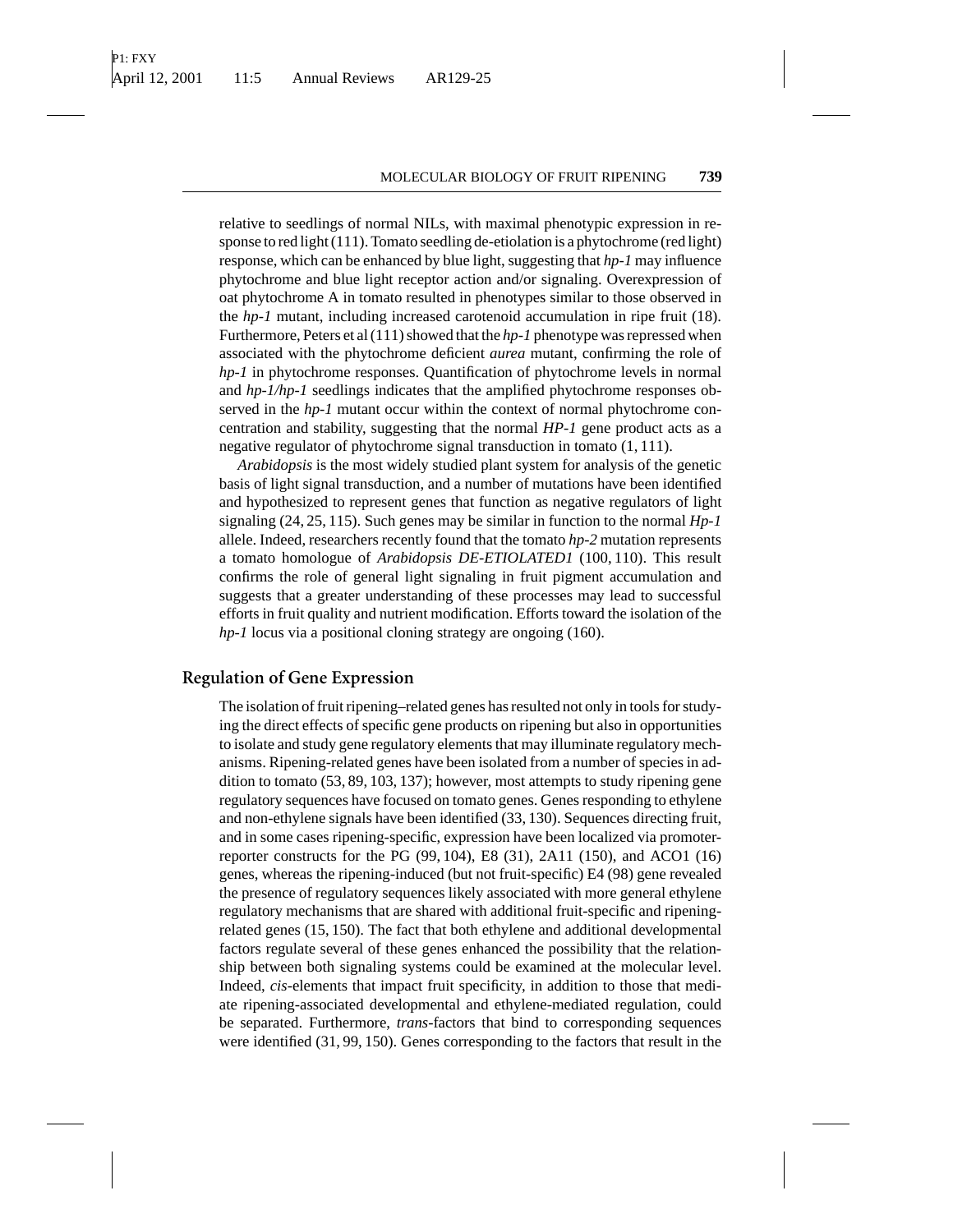observed promoter binding activities remain unknown, thus limiting knowledge that is relative to specific genetic regulatory mechanisms that controll expression of fruit-specific and ripening-related genes. However, as many of the ripeningrelated genes that have undergone promoter analysis are impacted by the *rin* and *nor* mutations, the recent cloning of these putative transcription factors will provide opportunities to test for specific interactions of the RIN and NOR proteins with functionally characterized regulatory sequences.

Tomato has also been utilized as a heterologous system to test the function of putative promoter sequences that are isolated from fruit species, such as apple (10) and pepper (76), which are not as easily transformed and (in the case of apple) require a much longer time to reach maturity. Apple ACO and PG promoter-reporter constructs demonstrated upregulation during ripening, confirming that a complement of sufficient regulatory sequences to control expression during ripening had been recovered (10). Perhaps more significant is the fact that these results demonstrated that common regulatory mechanisms are conserved at the molecular level among widely different species that exhibit climacteric ripening of fleshy fruit. Equally significant, if not more intriguing, was the observation by Kuntz et al (76) that promoters from two ripening-induced genes (capsanthin/capsorubin synthase and fibrillin) from non-climacteric pepper were induced in transgenic tomato fruit in parallel with ripening. Expression of both genes was enhanced by application of ethylene, suggesting that climacteric and non-climacteric ripening may share common molecular underpinnings.

#### **OPPORTUNITIES IN FRUIT DEVELOPMENT RESEARCH**

The molecular investigations into fruit development and ripening reviewed here, in addition to the advent of recent technologies facilitating functional and comparative genomics (2, 75, 78), have put the field in a position to make significant advances in coming years. The last decade has seen the unraveling of many of the mysteries regarding ethylene biosynthesis and perception, in addition to significant inroads into the control of cell wall metabolism and textural changes associated with fruit ripening. Major genes regulating fruit carotenoid biosynthesis have been discovered, and tantalizing observations regarding the role of light in fruit ripening may lead to opportunities for modification of fruit quality and nutrient content. A number of pioneering attempts in this regard have been undertaken (47, 68, 121), though greater impact is likely to result following a more complete understanding of the regulatory processes influencing such factors (47, 68). Regulation and synergy of the multiple processes contributing to the ripe phenomena remain unknown and may be addressed in coming years with genomic and proteomic approaches. Finally, insights into early regulation of fruit development, and common regulatory mechanisms among climacteric and non-climacteric ripening, represent avenues through which future research activities will follow for the dissection of common regulatory control systems, in addition to identification of discrete molecular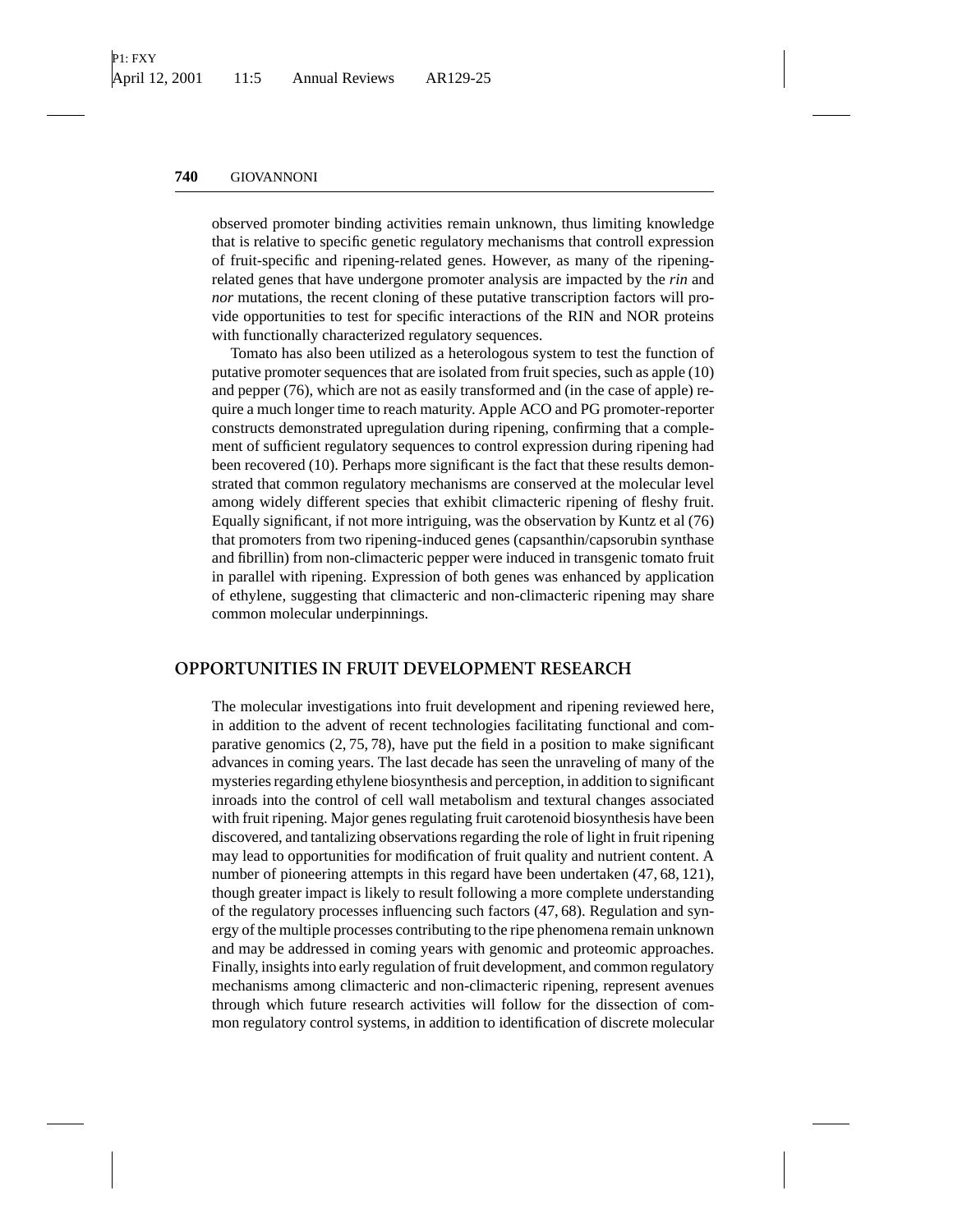mechanisms specific to unique fruit development traits that differentiate fruiting species.

#### **ACKNOWLEDGMENTS**

Special thanks to Ruth White who helped in many of the technical aspects associated with preparation of this manuscript. Thanks to Drs. Harry Klee, David Clark, and Steve Tanksley for providing figures and Drs. Cornelius Barry and Julia Vrebalov for useful discussion and suggestions. We are grateful to the following that have supported work on fruit development, ripening, and ethylene response in the Giovannoni Laboratory: USDA-NRI (92-37300-7653, 95-37300-1575, 00-35300-9356), NSF (IBN-9604115, DBI-9872617), Zeneca Agrochemicals, Lipton Foods, Seminis Seeds, Texas Agricultural Experiment Station, and USDA-ARS. This review is dedicated to the memory of the late Dr. Kevin Alpert whose energy and enthusiasm are continuing inspirations.

#### **Visit the Annual Reviews home page at www.AnnualReviews.org**

#### **LITERATURE CITED**

- 1. Adamse P, Peters JL, Jaspers PAPM, van Tuinen A, Koornneef M, Kendrick RE. 1989. Photocontrol of anthocyanin synthesis in tomato seedlings: a genetic approach. *Photochem. Photobiol.* 50:107–11
- 2. Aharoni A, Keizer LCP, Bouwmeester HJ, Sun Z, Alvarez HM, et al. 2000. Identification of the SAAT gene involved in strawberry flavor biogenesis by use of DNA microarrays. *Plant Cell* 12:647–61
- 3. Akhtar MS, Goldschmidt EE, John I, Rodoni S, Matile P, Grierson D. 1999. Altered patterns of senescence and ripening in gf, a staygreen mutant of tomato (*Lycopersicon esculentum* Mill.). *J. Exp. Bot.* 50:1115–22
- 4. Alba R, Cordonnier-Pratt MM, Pratt LH. 2000. Fruit-localized phytochromes regulate lycopene accumulation independently of ethylene production in tomato. *Plant Physiol.* 123:363–70
- 5. Alonso JM, Chamaro J, Granell A. 1995. Evidence for the involvement of ethylene in the expression of specific RNAs during maturation of the orange, a non-climacteric fruit. *Plant Mol. Biol.* 29:385–90
- 6. Alpert KB, Grandillo S, Tanksley SD. 1995.

Fw2.2: A major QTL controlling fruit weight is common to both red- and greenfruited tomato species. *Theor. Appl. Genet.* 91:994–1000

- 7. Alpert KB, Tanksley SD. 1996. Highresolution mapping and isolation of a yeast artificial chromosome contig containing fw2.2: a major fruit weight quantitative trait locus in tomato. *Proc. Natl. Acad. Sci. USA* 93:15503–7
- 8. Alvarez-Buylla ER, Pelaz S, Liljegren SJ, Gold SE, Burgeff C, et al. 2000. An ancestral MADS-box gene duplication occurred before the divergence of plants and animals. *Proc. Natl. Acad. Sci. USA* 97:5328– 33
- 9. Arumuganathan K, Earle E. 1991. Nuclear DNA content of some important plant species. *Plant Mol. Biol. Rep.* 9:208–18
- 10. Atkinson RG, Bolitho KM, Wright MA, Iturriagagoitia BT, Reid SJ, Ross GS. 1998. Apple ACC-oxidase and polygalacturonase: ripening-specific gene expression and promoter analysis in transgenic tomato. *Plant Mol. Biol.* 38:449–60
- 11. Azpiroz LR, Feldman KA. 1997. T-DNA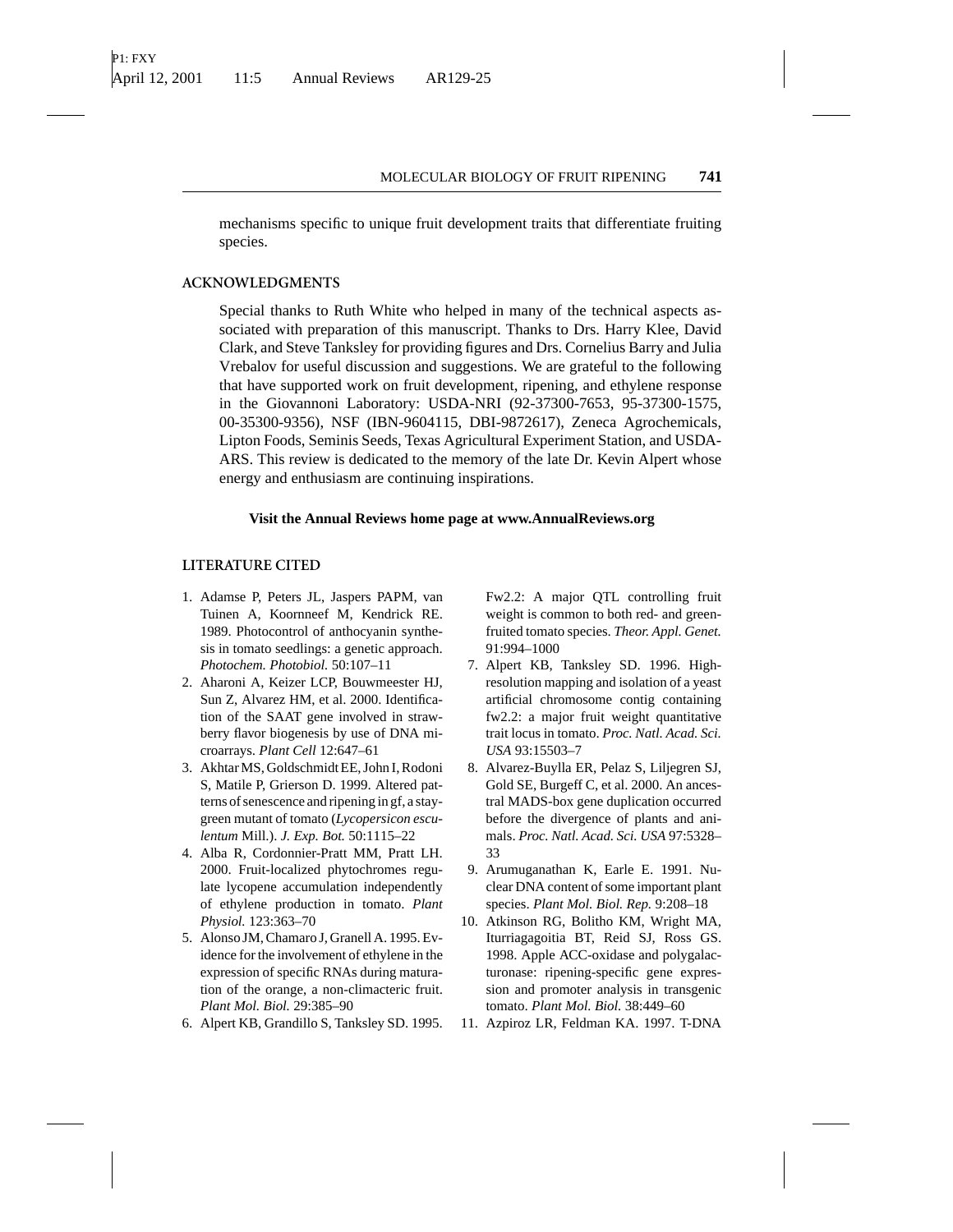insertion mutagenesis in Arabidopsis: going back and forth. *Trends Genet.* 13:152– 56

- 12. Barry CS, Llop-Tous I, Grierson D. 2000. The regulation of 1-aminocyclopropane-1-carboxylic acid synthase gene expression during the transition from system-1 to system-2 ethylene synthesis in tomato. *Plant Physiol.* 123:979–86
- 13. Bassett CL, Artlip TS. 1999. Isolation of an ETR1 ethylene receptor homologue from peach (*Prunus persica* (L.) Batsch). *HortScience* 34:542
- 14. Bishop GJ, Harrison K, Jones JDG. 1996. The tomato Dwarf gene isolated by heterologous transposon tagging encodes the first member of a new cytochrome P450 family. *Plant Cell* 8:959–69
- 15. Blume B, Barry CS, Hamilton AJ, Bouzayen M, Grierson D. 1997. Identification of transposon-like elements in non-coding regions of tomato ACC oxidase genes. *Mol. Gen. Genet.* 254:297–303
- 16. Blume B, Grierson D. 1997. Expression of ACC oxidase promoter-GUS fusions in tomato and *Nicotiana plumbaginifolia* regulated by developmental and environmental stimuli. *Plant J.* 12:731–46
- 17. Bonnema G, Hontelez J, Verkerk R, Zhang YQ, Van Daelen R, et al. 1996. An improved method of partially digesting plant megabase DNA suitable for YAC cloning: application to the construction of a 5.5 genome equivalent YAC library of tomato. *Plant J.* 9:125–33
- 18. Boylan MT, Quail PH. 1989. Oat phytochrome is biologically active in transgenic tomatoes. *Plant Cell* 1:765–73
- 19. Browleader MD, Jackson P, Mobasheri A, Pantelides AT, Sumar S, et al. 1999. Molecular aspects of cell wall modifications during fruit ripening. *Crit. Rev. Food Sci. Nutr.* 39:149–64
- 20. Brummell DA, Hall BD, Bennett AB. 2000. Antisense suppression of tomato endo-1,4-beta-glucanase Cel2 mRNA accumulation increases the force required

to break fruit abscission zones but does not affect fruit softening. *Plant Mol. Biol.* 40:615–22

- 21. Brummell DA, Harpster MH, Civello PM, Palys JM, Bennett AB, Dunsmuir P. 1999. Modification of expansin protein abundance in tomato fruit alters softening and cell wall polymer metabolism during ripening. *Plant Cell* 11:2203–16
- 22. Bucheli P, Voirol E, DeLaTorre R, Lopez J, Rytz A, et al. 1999. Definition of volatile markers for flavor of tomato (*Lycopersicon esculentum* Mill.) as tools in selection and breeding. *J. Agric. Food Chem.* 47:659–64
- 23. Budiman MA, Mao L, Wood TC, Wing RA. 2000. A deep-coverage tomato BAC library and prospects toward development of an STC framework for genome sequencing. *Genome Res.* 10:129–36
- 24. Chamovitz DA, Deng XW. 1996. Light signaling in plants. *Crit. Rev. Plant Sci.* 15:455–78
- 25. Chory J. 1993. Out of darkness: mutants reveal pathways controlling lightregulated development in plants. *Trends Genet.* 9:167–72
- 26. Civello PM, Powell ALT, Sabehat A, Bennett AB. 1999. An expansin gene expressed in ripening strawberry fruit. *Plant Physiol.* 121:1273–79
- 27. Clough SJ, Bent AF. 1998. Floral dip: a simplified method for Agrobacteriummediated transformation of *Arabidopsis thaliana*. *Plant J.* 16:735–43
- 28. Cohen JD. 1996. In vitro tomato fruit cultures demonstrate a role for indole-3- acetic acid in regulating fruit ripening. *J. Am. Soc. Hortic. Sci.* 121:520–24
- 29. Cosgrove DJ. 2000. New genes and new biological roles for expansins. *Curr. Opin. Plant Biol.* 3:73–78
- 30. Davies C, Robinson SP. 1996. Sugar accumulation in grape berries: cloning of two putative vacuolar invertase cDNAs and their expression in grapevine tissues. *Plant Physiol.* 111:275–83
- 31. Deikman J, Kline R, Fischer RL. 1992.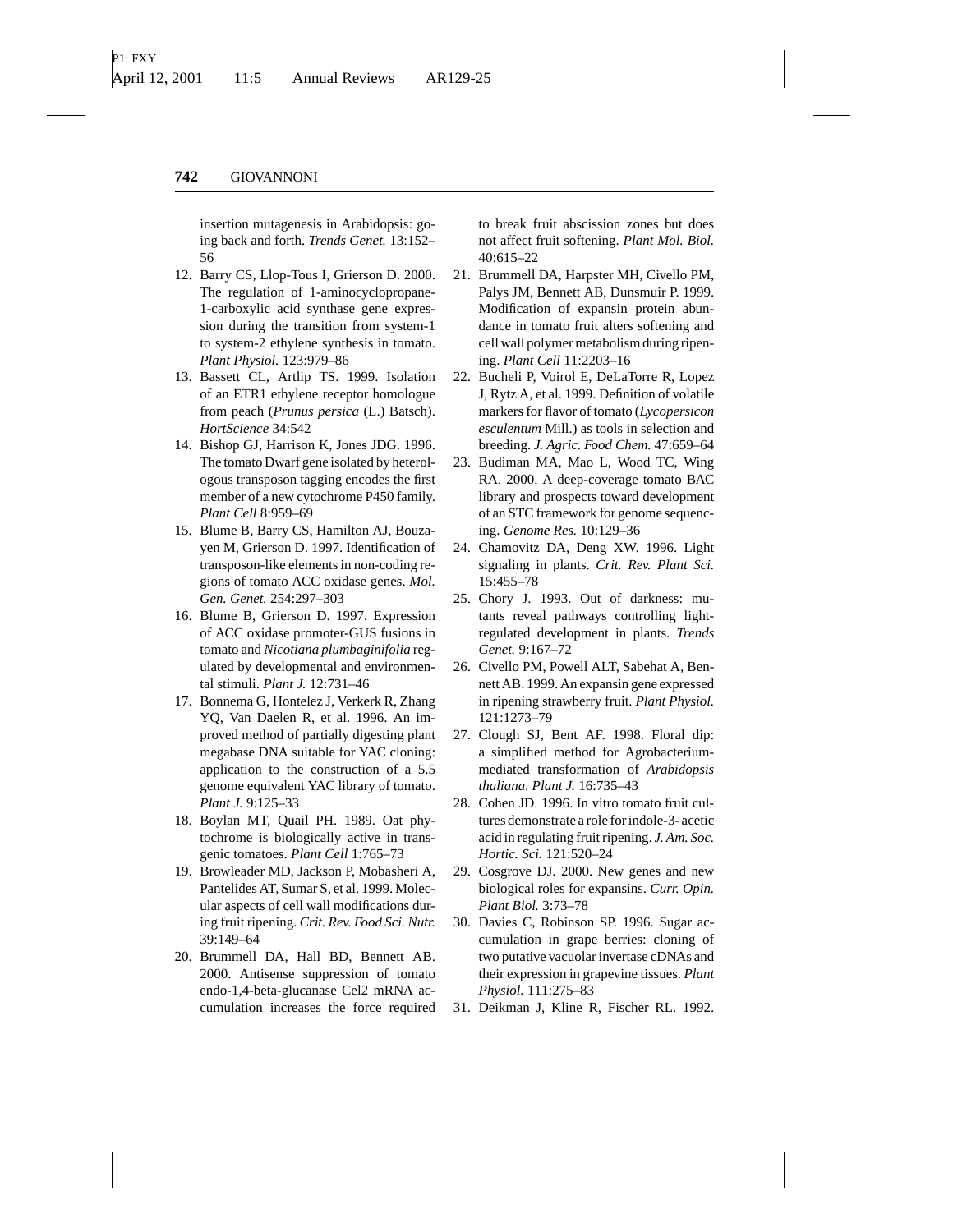Organization of ripening and ethylene regulatory regions in a fruit- specific promoter from tomato (*Lycopersicon esculentum*). *Plant Physiol.* 100:2013–17

- 32. Deikman J, Xu R, Kneissl ML, Ciardi JA, Kim KN, Pelah D. 1998. Separation of *cis* elements responsive to ethylene, fruit development, and ripening in the  $5'$ -flanking region of the ripening-related E8 gene. *Plant Mol. Biol.* 37:1001–11
- 33. DellaPenna D, Lincoln JE, Fischer RL, Bennett AB. 1989. Transcriptional analysis of polygalacturonase and other ripening associated genes in Rutgers, *rin*, *nor*, and *Nr*tomato fruit. *Plant Physiol.* 90:1372–77
- 34. Doganlar S, Tanksley SD, Mutschler MA. 2000. Identification and molecular mapping of loci controlling fruit ripening time in tomato. *Theor. Appl. Genet.* 100:249–55
- 35. Ecker JR. 1995. The ethylene signal transduction pathway in plants. *Science* 268: 667–75
- 36. Eshed Y, Zamir D. 1994. A genomic library of *Lycopersicon pennellii* in *L. esculentum*: a tool for fine mapping of genes. *Euphytica* 79:175–79
- 37. Ferrandiz C, Liljegren SJ, Yanofsky MF. 2000. Negative regulation of the SHAT-TERPROOF genes by FRUITFULL during Arabidopsis fruit development. *Science* 289:436–38
- 38. Ferrandiz C, Pelaz S, Yanofsky MF. 1999. Control of carpel and fruit development in Arabidopsis. *Annu. Rev. Biochem.* 99:321– 54
- 39. Ficcadenti N, Sestili S, Pandolfini T, Cirillo C, Rotino GL, Spena A. 1999. Genetic engineering of parthenocarpic fruit development in tomato. *Mol. Breed.* 5:463–70
- 40. Filipecki MK, Sommer H, Malepszy S. 1997. The MADS-box gene CUS1 is expressed during cucumber somatic embryogenesis. *Plant Sci.* 125:63–74
- 41. Fillatti J, Kiser J, Rose B, Comai L. 1987. Efficient transformation of tomato and the introduction and expression of a gene for herbicide tolerance. In *Tomato Biotechno-*

*logy*, ed. D Nevins, R Jones, pp. 199–210. New York: Liss

- 42. Fluhr R, Mattoo AK. 1996. Ethylene: biosynthesis and perception. *Crit. Rev. Plant Sci.* 15:479–523
- 43. Folkertsma RT, Spassova MI, Prins M, Stevens MR, Hille J, Goldbach RW. 1999. Construction of a bacterial artificial chromosome (BAC) library of *Lycopersicon esculentum* cv. Stevens and its application to physically map the Sw-5 locus. *Mol. Breed.* 5:197–207
- 44. Frary A, Nesbitt TC, Frary A, Grandillo S, van der Knaap E, et al. 2000. fw2.2: a quantitative trait locus key to the evolution of tomato fruit size. *Science* 289:85–88
- 45. Fray RG, Grierson D. 1993. Identification and genetic analysis of normal and mutant phytoene synthase genes of tomato by sequencing, complementation, and cosuppression. *Plant Mol. Biol.* 22:589–602
- 46. Fray RG, Grierson D. 1993. Molecular genetics of tomato fruit ripening. *Trends Genet.* 9:438–43
- 47. Fray RG, Wallace A, Fraser PD, Valero D, Hedden P, et al. 1995. Constitutive expression of a fruit phytoene synthase gene in transgenic tomatoes causes dwarfism by redirecting metabolites from the gibberellin pathway. *Plant J.* 8:693–701
- 48. Giovannoni JJ. 1993. Molecular biology of fruit development and ripening. *Methods Plant Mol. Biol.* 10:253–87
- 49. Giovannoni JJ, DellaPenna D, Bennett AB, Fischer RL. 1989. Expression of a chimeric polygalacturonase gene in transgenic rin (ripening inhibitor) tomato fruit results in polyuronide degradation but not fruit softening. *Plant Cell* 1:53–63
- 50. Giovannoni JJ, DellaPenna D, Bennett A, Fischer R. 1991. Polygalacturonase and tomato fruit ripening. *Hortic. Rev.* 13:67– 103
- 51. Grandillo S, Ku HM, Tanksley SD. 1999. Identifying the loci responsible for natural variation in fruit size and shape in tomato. *Theor. Appl. Genet.* 99:978–87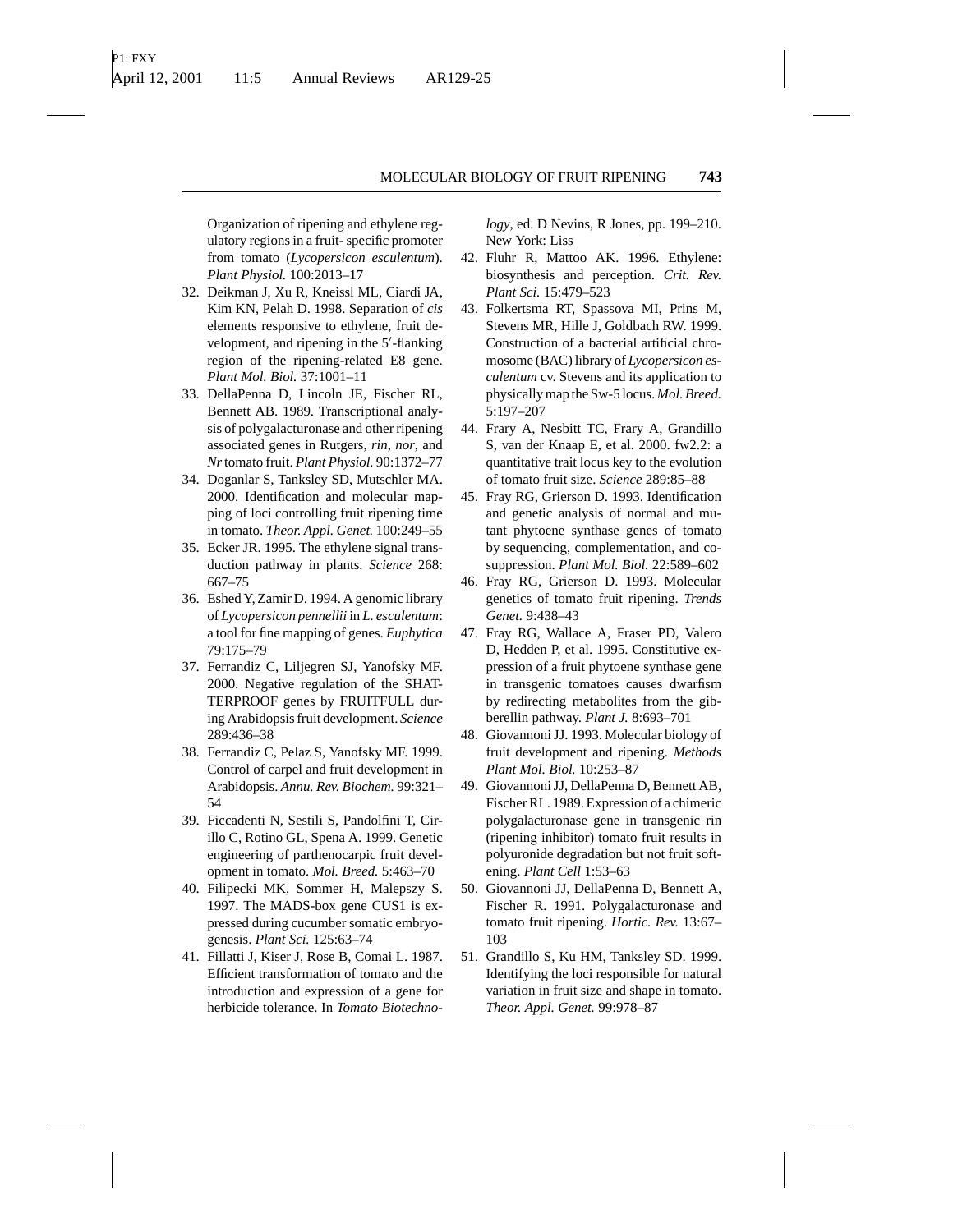- 52. Gray JE, Picton S, Giovannoni JJ, Grierson D. 1994. The use of transgenic and naturally occurring mutants to understand and manipulate tomato fruit ripening.*Plant Cell Environ.* 17:557–71
- 53. Gray JE, Picton S, Shabbeer J, Schuch W, Grierson D. 1992. Molecular biology of fruit ripening and its manipulation with antisense genes. *Plant Mol. Biol.* 19:69– 87
- 54. Grierson D, Purton M, Knapp J, Bathgate B. 1987. Tomato ripening mutants. *Developmental Mutants in Higher Plants*, ed. H Thomas, D Grierson, pp. 73–94. London: Cambridge Univ. Press
- 55. Gu Q, Ferrandiz C, Yanofsky MF, Martienssen R. 1998. The fruitfull mads-box gene mediates cell differentiation during Arabidopsis fruit development. *Development* 125:1509–17
- 56. Hall AE, Chen QG, Findell JL, Schaller GE, Bleecker AB. 1999. The relationship between ethylene binding and dominant insensitivity conferred by mutant forms of the ETR1 ethylene receptor. *Plant Physiol.* 121:291–99
- 57. Hamilton A, Lycett G, Grierson D. 1990. Antisense gene that inhibits synthesis of the hormone ethylene in transgenic plants. *Nature* 346:284–87
- 58. Hamilton CM, Frary A, Xu Y, Tanksley SD, Zhang HB. 1999. Construction of tomato genomic DNA libraries in a binary-BAC (BIBAC) vector. *Plant J.* 18:223–29
- 59. Hua J, Meyerowitz EM. 1998. Ethylene responses are negatively regulated by a receptor gene family in*Arabidopsis thaliana*. *Cell* 94:261–71
- 60. Ishida BK, Jenkins SM, Say B. 1998. Induction of AGAMOUS gene expression plays a key role in ripening of tomato sepals in vitro. *Plant Mol. Biol.* 36:733–39
- 61. Jenkins J, Mackinney G. 1955. Carotenoids of the apricot tomato and its hybrids with yellow and tangerine. *Genetics* 40:715– 20
- 62. Johnson PR, Ecker JR. 1998. The ethylene

gas signal transduction pathway: a molecular perspective. *Annu. Rev. Genet.* 32:227– 54

- 63. Karvouni Z, John I, Taylor JE, Watson CF, Turner AJ, Grierson D. 1995. Isolation and characterisation of a melon cDNA clone encoding phytoene synthase. *Plant Mol. Biol.* 27:1153–62
- 64. Kerr E. 1981. Linkage studies of *green ripe* and *never ripe*. *Rep. Tomato Genet. Co-op.* 31:7
- 65. Kerr E. 1982. *Never ripe-2* (*Nr-2*) a slow ripening mutant resembling *Nr* and *Gr*. *Rep. Tomato Genet. Co-op.* 32:33
- 66. Kieber JJ. 1997. The ethylene response pathway in Arabidopsis. *Annu. Rev. Plant Physiol. Plant Mol. Biol.* 48:277–96
- 67. Kita M, Hisada S, Endo IT, Omura M, Moriguchi T. 2000. Changes in the levels of mRNAs for putative cell growth-related genes in the albedo and flavedo during citrus fruit development. *Plant Cell Rep.* 19:582–87
- 68. Klann EM, Hall B, Bennett AB. 1996. Antisense acid invertase (TIV1) gene alters soluble sugar composition and size in transgenic tomato fruit. *Plant Physiol.* 112:1321–30
- 69. Klee HJ, Hayford MB, Kretzmer KA, Barry GF, Kishore GM. 1991. Control of ethylene synthesis by expression of a bacterial enzyme in transgenic tomato plants. *Plant Cell* 3:1187–93
- 70. Knapp S, Larondelle Y, Rossberg M, Furtek D, Klaus T. 1994. Transgenic tomato lines containing Ds elements at defined genomic positions as tools for targeted transposon tagging. *Mol. Gen. Genet.* 243:666–73
- 71. Koornneef M, Alonso BC, Peeters AJM. 1997. Genetic approaches in plant physiology. *New Phytol.* 137:1–8
- 72. Kopeliovitch E, Rabinowitch HD, Mizrahi Y, Kedar N. 1981. Mode of inheritance of alcobaca, a tomato fruit ripening mutant. *Euphytica* 30:223–25
- 73. Kramer M, Sanders R, Sheehy R, Melis M,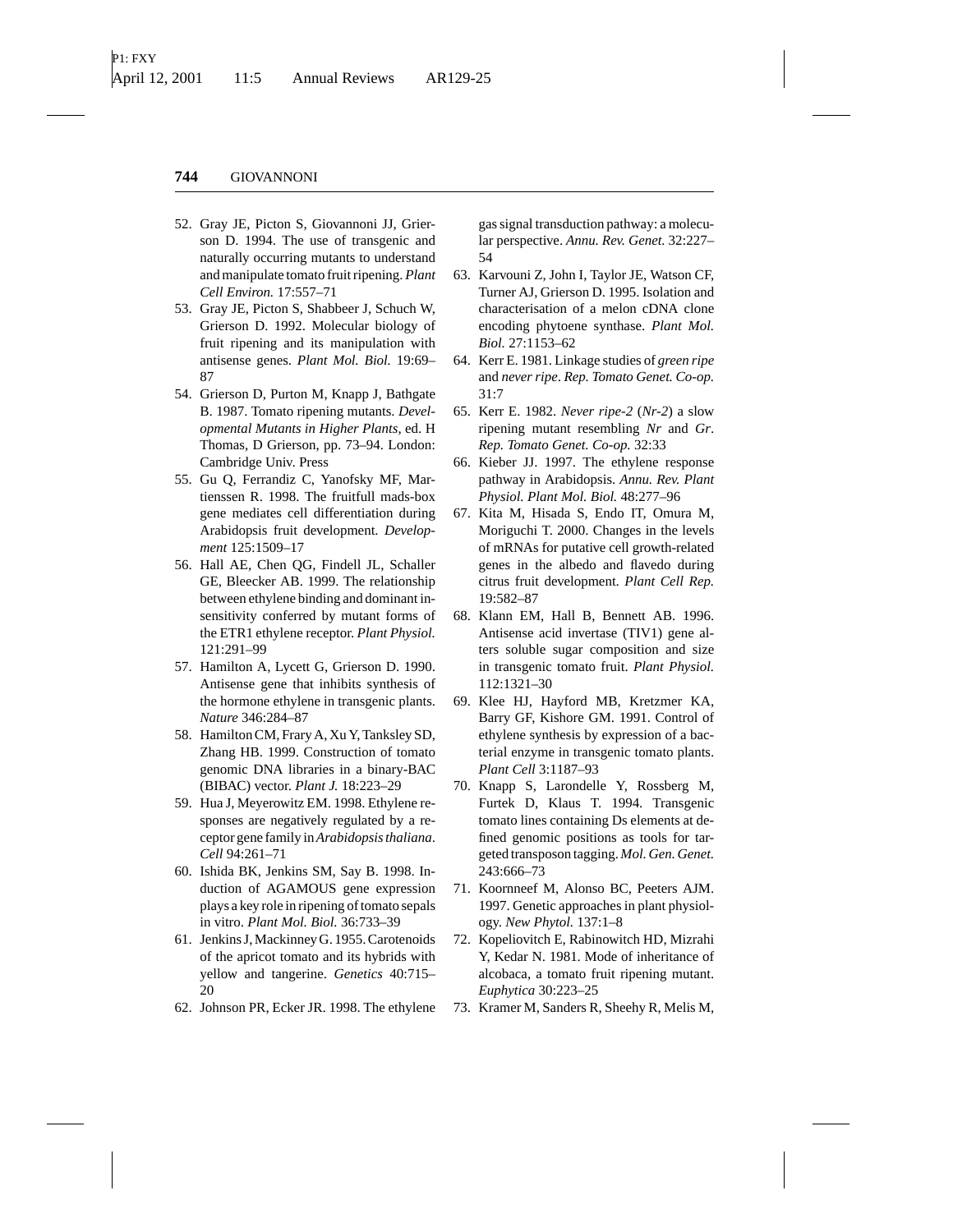Kuehn M, Hiatt W. 1990. Field evaluation of tomatoes with reduced polygalacturonase by antisense RNA. In *Horticultural Biotechnology*, ed. A Bennett, S O'Neill, pp. 347–55. New York: Liss

- 74. Ku HM, Doganlar S, Chen KY, Tanksley SD. 1999. The genetic basis of pear-shaped tomato fruit. *Theor. Appl. Genet.* 99:844– 50
- 75. Ku HM, Vision T, Liu J, Tanksley SD. 2000. Comparing sequenced segments of the tomato and Arabidopsis genomes: large-scale duplication followed by selective gene loss creates a network of synteny. *Proc. Natl. Acad. Sci. USA* 97:9121–26
- 76. Kuntz M, Chen HC, Simkin AJ, Romer S, Shipton CA, et al. 1998. Upregulation of two ripening-related genes from a non-climacteric plant (pepper) in a transgenic climacteric plant (tomato). *Plant J.* 13:351–61
- 77. Lanahan MB, Yen HC, Giovannoni JJ, Klee HJ. 1994. The *Never Ripe* mutation blocks ethylene perception in tomato.*Plant Cell* 6:521–30
- 78. Lander ES, Weinberg RA. 2000. Genomics: journey to the center of biology. *Science* 287:1777–82
- 79. Lashbrook CC, Giovannoni JJ, Hall BD, Fischer RL, Bennett AB. 1998. Transgenic analysis of tomato endo-beta-1,4-glucanase gene function. Role of cel1 in floral abscission. *Plant J.* 13:303–10
- 80. Lashbrook CC, Tieman DM, Klee HJ. 1998. Differential regulation of the tomato ETR gene family throughout plant development. *Plant J.* 15:243–52
- 81. Lelievre JM, Latche A, Jones B, Bouzayen M, Pech JC. 1997. Ethylene and fruit ripening. *Physiol. Plant.* 101:727–39
- 82. Liljegren SJ, Ditta GS, Eshed Y, Savidge B, Bowman JL, Yanofsky MF. 2000. SHATTERPROOF MADS-box genes control seed dispersal in Arabidopsis. *Nature* 404:766–70
- 83. Liljegren S, Ferrandiz C, Alvarez-Buylla E, Pelaz S, Yanofsky M. 1998. Arabidopsis

MADS-box genes involved in fruit dehiscence. *Flower. Newsl.* 25:9–19

- 84. Lincoln JE, Campbell AD, Oetiker J, Rottmann WH, Oeller PW, et al. 1993. LE-ACS4, a fruit ripening and wound-induced 1-aminocyclopropane-1-carboxylate synthase gene of tomato (*Lycopersicon esculentum*): expression in *Escherichia coli* structural characterization, expression characteristics, and phylogenetic analysis. *J. Biol. Chem.* 268:19422–30
- 85. Lincoln JE, Cordes S, Read E, Fischer RL. 1987. Regulation of gene expression by ethylene during *Lycopersicon esculentum*(tomato) fruit development.*Proc. Natl. Acad. Sci. USA* 84:2793–97
- 86. Lois LM, Rodriguez CM, Gallego F, Campos N, Boronat A. 2000. Carotenoid biosynthesis during tomato fruit development: regulatory role of 1-deoxy-Dxylulose 5-phosphate synthase. *Plant J.* 22:503–13
- 87. Lukowitz W, Gillmor CS, Scheible WR. 2000. Positional cloning in Arabidopsis. Why it feels good to have a Genome Initiative working for you. *Plant Physiol.* 123:795–805
- 88. Mann V, Pecker I, Hirschberg J. 1994. Cloning and characterization of the gene for phytoene desaturase (Pds) from tomato (*Lycopersicon esculentum*). *Plant Mol. Biol.* 24:429–34
- 89. Manning K. 1998. Isolation of a set of ripening-related genes from strawberry: their identification and possible relationship to fruit quality traits. *Planta* 205:622– 31
- 90. Martienssen RA. 1998. Functional genomics: probing plant gene function and expression with transposons. *Proc. Natl. Acad. Sci. USA* 95:2021–26
- 91. Martin GB, Ganal MW, Tanksley SD. 1992. Construction of a yeast artificial chromosome library of tomato and identification of cloned segments linked to two disease resistance loci. *Mol. Gen. Genet.* 233:25–32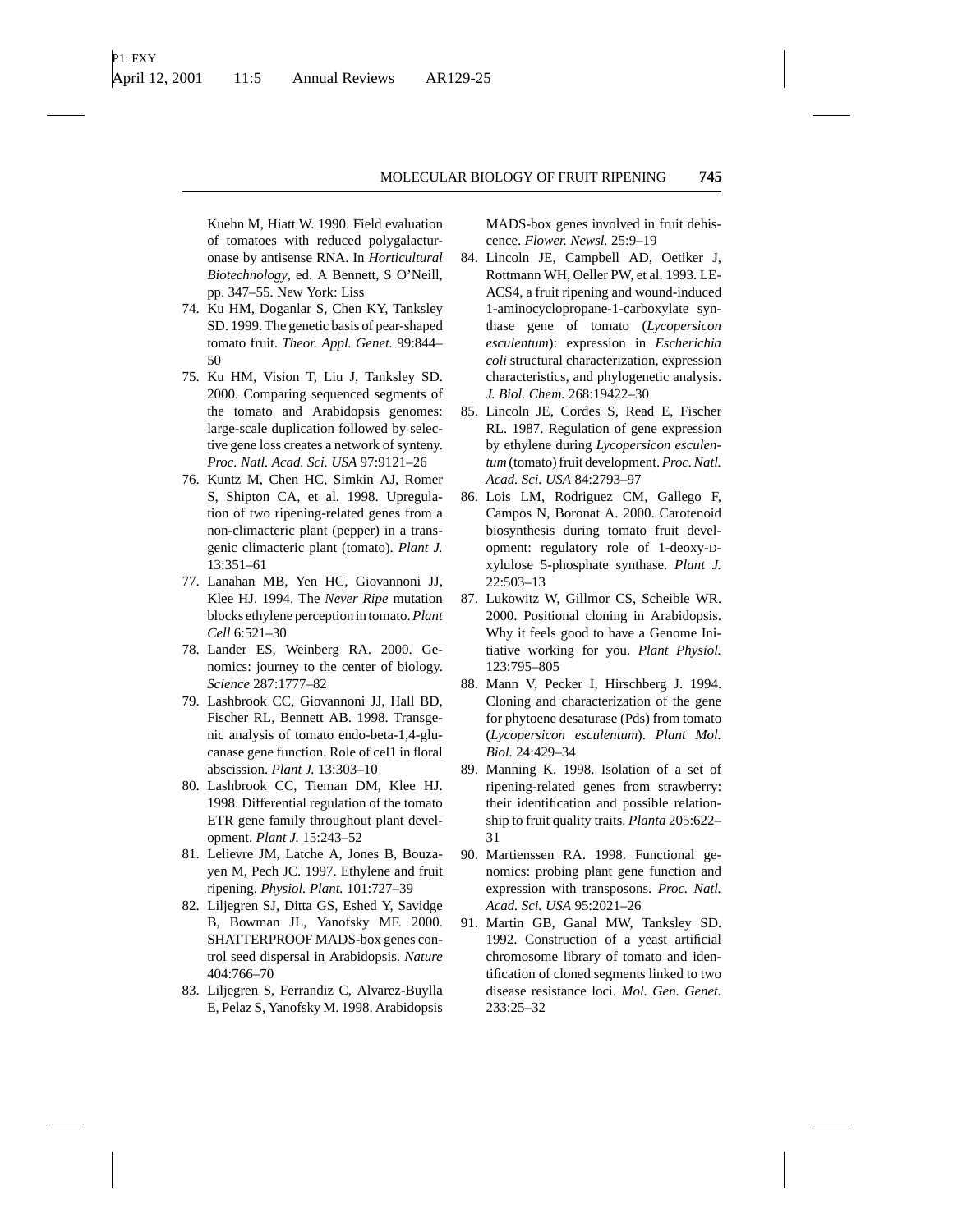- 92. Martineau B, Houck CM, Sheehy RE, Hiatt WR. 1994. Fruit-specific expression of the*A. tumefaciens*isopentenyl transferase gene in tomato: effects on fruit ripening and defense-related gene expression in leaves. *Plant J.* 5:11–19
- 93. Mathews H, Wagoner W, Kellogg J, Bestwick R. 1995. Genetic transformation of strawberry: stable integration of a gene to control biosynthesis of ethylene. *In Vitro Cell. Dev. Biol. Plant* 31:36–43
- 94. Maunder M, Holdsworth M, Slater A, Knapp J, Bird C, et al. 1987. Ethylene stimulates the accumulation of ripeningrelated mRNAs in tomatoes. *Plant Cell Environ.* 10:177–84
- 95. Mazzucato A, Taddei AR, Soressi GP. 1998. The parthenocarpic fruit (pat) mutant of tomato (*Lycopersicon esculentum* Mill.) sets seedless fruits and has aberrant anther and ovule development. *Development* 125:107–14
- 96. Meissner R, Chague V, Zhu Q, Emmanuel E, Elkind Y, Levy AA. 2000. A high throughput system for transposon tagging and promoter trapping in tomato. *Plant J.* 22:265–74
- 97. Meyerowitz EM. 1998. Genetic and molecular mechanisms of pattern formation in Arabidopsis flower development. *J. Plant Res.* 111:233–42
- 98. Montgomery J, Goldman S, Deikman J, Margossian L, Fischer RL. 1993. Identification of an ethylene-responsive region in the promoter of a fruit ripening gene. *Proc. Natl. Acad. Sci. USA* 90:5939–43
- 99. Montgomery J, Pollard V, Deikman J, Fischer RL. 1993. Positive and negative regulatory regions control the spatial distribution of polygalacturonase transcription in tomato fruit pericarp. *Plant Cell* 5:1049– 62
- 100. Mustilli AC, Fenzi F, Ciliento R, Alfano F, Bowler C. 1999. Phenotype of the tomato high pigment-2 mutant is caused by a mutation in the tomato homolog of DEETI-OLATED1. *Plant Cell* 11:145–57
- 101. Nakata K, Tanaka H, Ito T, Sasagawa N, Chung IK, et al. 1993. Construction and some characterization of a yeast artificial chromosome library from DNA of a tomato line having four disease resistance traits. *Biosci. Biotechnol. Biochem.* 57:1790–92
- 102. Nakatsuka A, Murachi S, Okunishi H, Shiomi S, Nakano R, et al. 1998. Differential expression and internal feedback regulation of 1-aminocyclopropane-1-caboxylate synthase, of 1–aminocyclopropane-1-caboxylate oxidase, and ethylene receptor genes in tomato during development and ripening. *Plant Physiol.* 118: 1295–305
- 103. Nam YW, Tichit L, Leperlier M, Cuerq B, Marty I, Lelievre JM. 1999. Isolation and characterization of mRNAs differentially expressed during ripening of wild strawberry (*Fragaria vesca* L.) fruits. *Plant Mol. Biol.* 39:629–36
- 104. Nicholass FJ, Smith Christopher JS, Schuch W, Bird CR, Grierson D. 1995. High levels of ripening-specific reported gene expression directed by tomato fruit polygalacturonase gene-flanking regions. *Plant Mol. Biol.* 28:423–35
- 105. Oeller PW, Wong LM, Taylor LP, Pike DA, Theologis A. 1991. Reversible inhibition of tomato fruit senescence by antisense 1-aminocyclopropane-1 carboxylate. synthase. *Science* 254:427– 39
- 106. O'Neill SD. 1997. Pollination regulation of flower development. *Annu. Rev. Plant Physiol. Plant Mol. Biol.* 48:547–74
- 107. Osborne B, Corr C, Prince J, Hehl R, Tanksley S, et al. 1991. *Ac* transposition from a T-DNA can generate linked and unlinked clusters of insertions in the tomato genome. *Genetics* 129:833–44
- 108. Parinov S, Sundaresan V. 2000. Functional genomics in Arabidopsis: Largescale insertional mutagenesis complements the genome sequencing project. *Curr. Opin. Biotechnol.* 11:157–61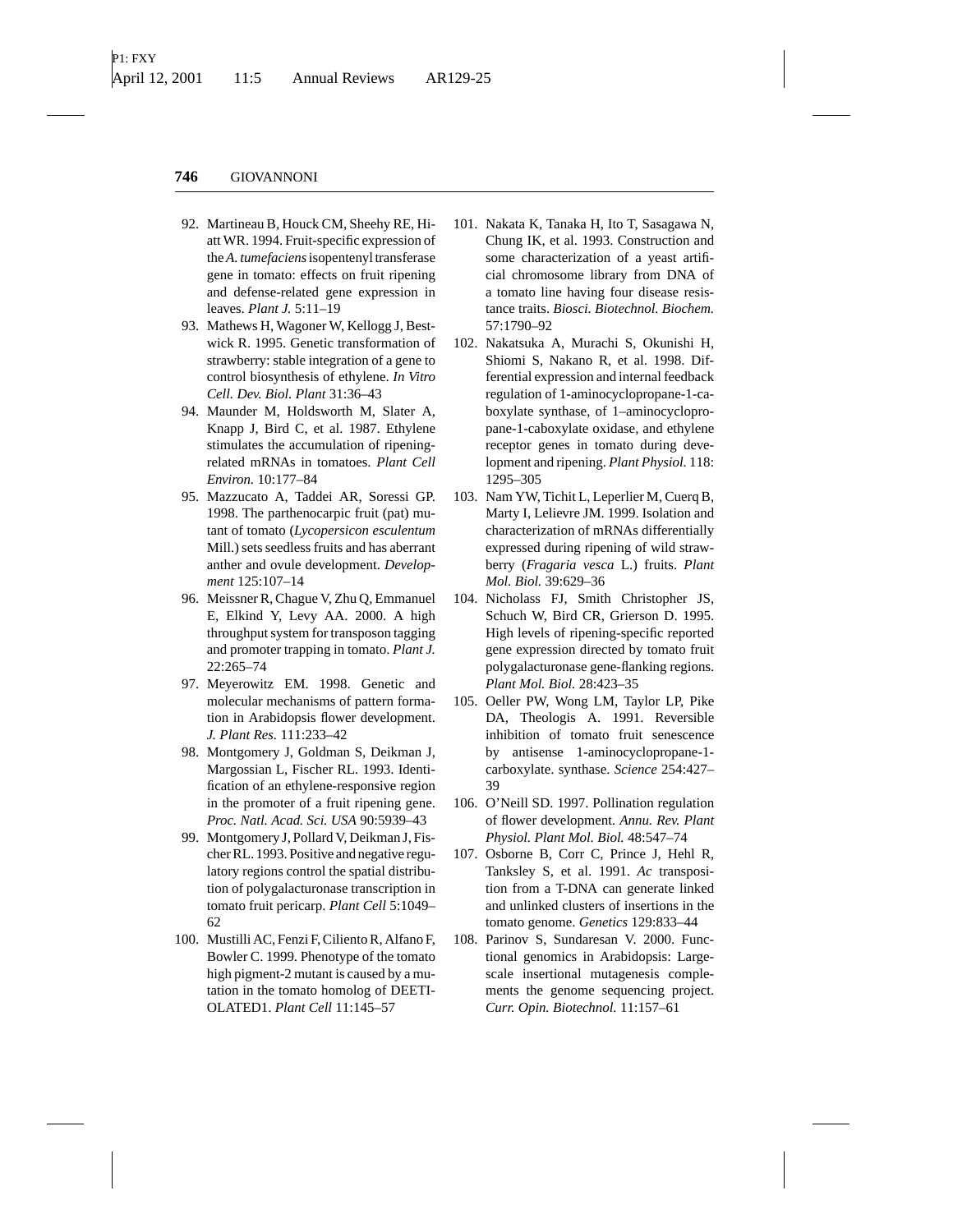- 109. Payton S, Fray RG, Brown S, Grierson D. 1996. Ethylene receptor expression is regulated during fruit ripening, flower senescence and abscission. *Plant Mol. Biol.* 31:1227–31
- 110. Pepper A, Delaney T, Washburn T, Poole D, Chory J. 1994. DET1, a negative regulator of light-mediated development and gene expression in Arabidopsis, encodes a novel nuclear-localized protein. *Cell* 78:109–16
- 111. Peters JL, Schreuder MEL, Verduin SJW, Kendrick RE. 1992. Physiological characterization of a high-pigment mutant of tomato. *Photochem. Photobiol.* 56:75–82
- 112. Peters JL, van Tuinen A, Adamse P, Kendrick RE, Koornneef M. 1989. High pigment mutants of tomato exhibit high sensitivity for phytochrome action. *J. Plant Physiol.* 134:661–66
- 113. Picton S, Barton SL, Bouzayen M, Hamilton AJ, Grierson D. 1993. Altered fruit ripening and leaf senescence in tomatoes expressing an antisense ethylene-forming enzyme transgene. *Plant J.* 3:469–81
- 114. Pnueli L, Hareven D, Rounsley SD, Yanofsky MF, Lifschitz E. 1994. Isolation of the tomato AGAMOUS gene TAG1 and analysis of its homeotic role in transgenic plants. *Plant Cell* 6:163–73
- 115. Quail PH, Boylan MT, Short TW, Xu Y, Wagner D. 1995. Phytochrome: photosensory perception and signal transduction. *Science* 268:675–80
- 116. Rhodes MJC. 1980. The maturation and ripening of fruits. In *Senescence in Plants*, ed. KV Thimann, pp. 157–205. Boca Raton, FL: CRC Press
- 117. Rick CM. 1956. New mutants. *Rep. Tomato Genet. Coop.* 6:22–23
- 118. Rick CM. 1980. Tomato linkage survey. *Rep. Tomato Genet. Coop.* 30:2–17
- 119. Rick CM, Butler L. 1956. Cytogenetics of the tomato. *Adv. Genet.* 8:267–382
- 120. Riechmann JL, Krizek BA, Meyerowitz EM. 1996. Dimerization specificity of Arabidopsis MADS domain homeotic

proteins APETALA1, APETALA3, PIS-TILLATA, and AGAMOUS. *Proc. Natl. Acad. Sci. USA* 93:4793–98

- 121. Romer S, Fraser PD, Kiano JW, Shipton CA, Misawa N, et al. 2000. Elevation of the provitamin A content of transgenic tomato plants. Nat. Biotechnol. 18:666-69
- 122. Ronen G, Carmel GL, Zamir D, Hirschberg J. 2000. An alternative pathway to beta-carotene formation in plant chromoplasts discovered by map-based cloning of Beta and old-gold color mutations in tomato. *Proc. Natl. Acad. Sci. USA* 97:11102–7
- 123. Ronen G, Cohen M, Zamir D, Hirschberg J. 1999. Regulation of carotenoid biosynthesis during tomato fruit development: Expression of the gene for lycopene epsilon-cyclase is down-regulated during ripening and is elevated in the mutant Delta. *Plant J.* 17:341–51
- 124. Rose JKC, Lee HH, Bennett AB. 1997. Expression of a divergent expansin gene is fruit-specific and ripening-regulated. *Proc. Natl. Acad. Sci. USA* 94:5955–60
- 125. Rosin FM, Hannapel D. 1999. RNA localization of a strawberry MADS-box gene (SAG1) involved in fruit development. *HortScience* 34:457
- 126. Sato NK, Yuhashi KI, Higashi K, Hosoya K, Kubota M, Ezura H. 1999. Stage- and tissue-specific expression of ethylene receptor homolog genes during fruit development in muskmelon. *Plant Physiol.* 120:321–29
- 127. Schaller GE, Bleecker AB. 1995. Ethylene-binding sites generated in yeast expressing the Arabidopsis ETR1 gene. *Science* 270:1809–11
- 128. Seymour GB, Taylor JE, Tucker GA, eds. 1993. *Biochemistry of Fruit Ripening*. London: Chapman & Hall. 442 pp.
- 129. Sheehy R, Kramer M, Hiatt W. 1988. Reduction of polygalacturonase activity in tomato fruit by antisense RNA. *Proc. Natl. Acad. Sci. USA* 85:8805–9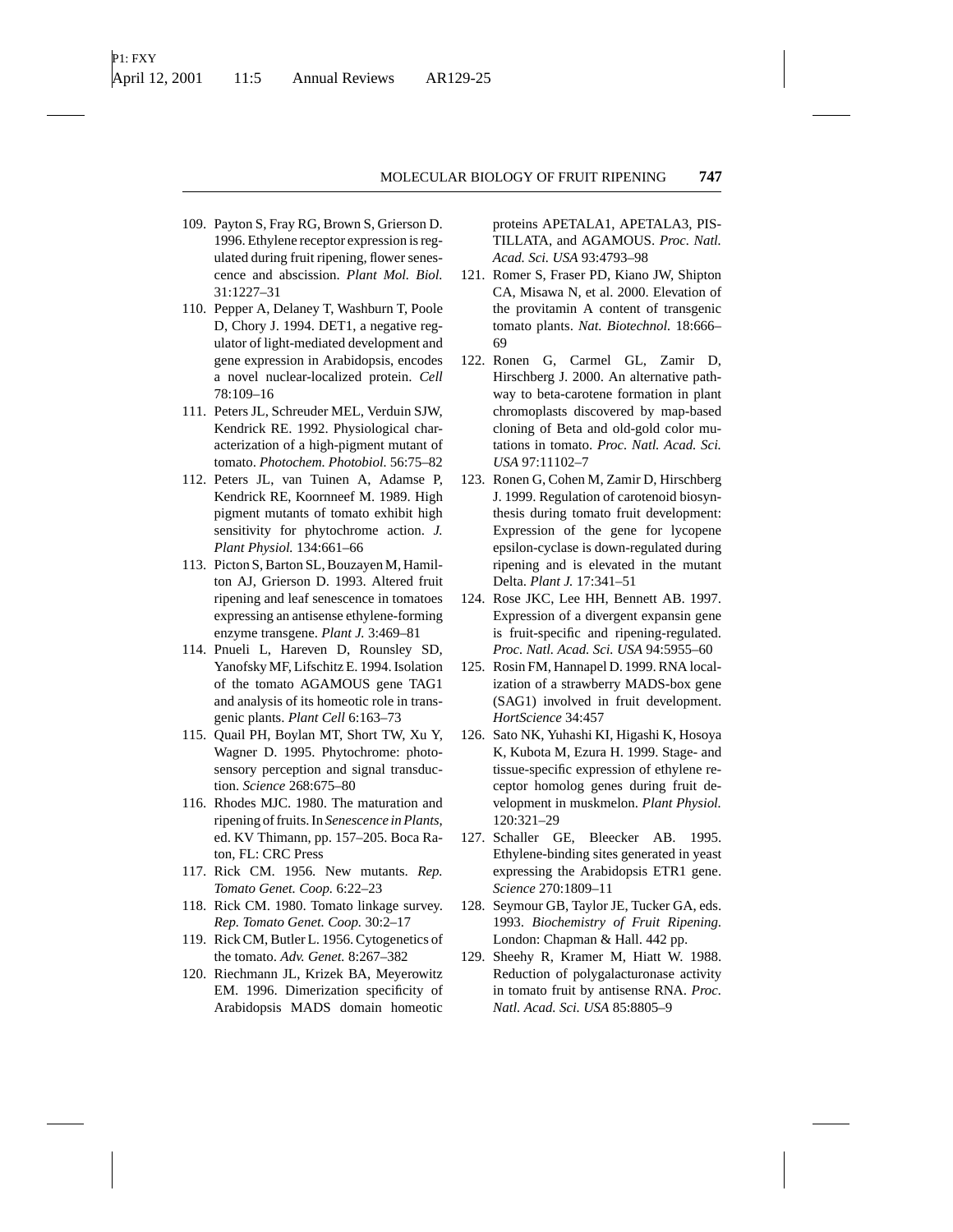- 130. Sitrit Y, Bennett AB. 1998. Regulation of tomato fruit polygalacturonase mRNA accumulation by ethylene: a reexamination. *Plant Physiol.* 116:1145–50
- 131. Smith C, Watson C, Ray J, Bird C, Morris P, et al. 1988. Antisense RNA inhibition of polygalacturonase gene expression in transgenic tomatoes. *Nature* 334:724– 26
- 132. Smith DL, Gross KC. 2000. A family of at least seven beta-galactosidase genes is expressed during tomato fruit development. *Plant Physiol.* 123:1173–83
- 133. Soressi GP. 1975. New spontaneous or chemically-induced fruit ripening tomato mutants. *Tomato Genet. Coop. Rep.* 25:21–22
- 134. Stepanova AN, Ecker JR. 2000. Ethylene signaling: from mutants to molecules. *Curr. Opin. Plant Biol.* 3:353–60
- 135. Sung SK, An G. 1997. Molecular cloning and characterization of a MADS-Box cDNA clone of the Fuji apple. *Plant Cell Physiol.* 38:484–89
- 136. Sung SK, Yu GH, Nam J, Jeong DH, An G. 2000. Developmentally regulated expression of two MADS-box genes, Md-MADS3 and MdMADS4, in the morphogenesis of flower buds and fruits in apple. *Planta* 210:519–28
- 137. Suyama T, Yamada K, Mori H, Takeno K, Yamaki S. 1999. Cloning cDNAs for genes preferentially expressed during fruit growth in cucumber. *J. Am. Soc. Hortic. Sci.* 124:136–39
- 138. Tanksley SD, Ganal MW, Prince JP, de Vicente MC, Bonierbale MW, et al. 1992. High density molecular linkage maps of the tomato and potato genomes. *Genetics* 132:1141–60
- 139. Tattersall DB, Van Heeswijck R, Hoj PB. 1997. Identification and characterization of a fruit-specific, thaumatin-like protein that accumulates at very high levels in conjunction with the onset of sugar accumulation and berry softening in grapes. *Plant Physiol.* 114:759–69
- 140. Tesniere C, Verries C. 2000. Molecular cloning and expression of cDNAs encoding alcohol dehydrogenases from *Vitis vinifera* L. during berry development. *Plant Sci.* 157:77–88
- 141. Theissen G, Saedler H. 1999. The Golden Decade of molecular floral development (1990–1999): a cheerful obituary. *Dev. Genet.* 25:181–93
- 142. Theologis A, Oeller PW, Wong LM, Rottmann WH, Gantz DM. 1993. Use of a tomato mutant constructed with reverse genetics to study fruit ripening, a complex developmental process. *Dev. Genet.* 14:282–95
- 143. Thompson AJ, Tor M, Barry CS, Vrebalov J, Orfila C, et al. 1999. Molecular and genetic characterization of a novel pleiotropic tomato-ripening mutant. *Plant Physiol.* 120:383–89
- 144. Thorup TA, Tanyolac B, Livingstone KD, Popovsky S, Paran I, Jahn M. 2000. Candidate gene analysis of organ pigmentation loci in the Solanaceae. *Proc. Natl. Acad. Sci. USA* 97:11192–97
- 145. Tieman DM, Harriman RW, Ramamohan G, Handa AK. 1992. An antisense pectin methylesterase gene alters pectin chemistry and soluble solids in tomato fruit. *Plant Cell* 4:667–79
- 146. Tieman DM, Taylor MG, Ciardi JA, Klee HJ. 2000. The tomato ethylene receptors NR and LeETR4 are negative regulators of ethylene response and exhibit functional compensation within a multigene family. *Proc. Natl. Acad. Sci. USA* 97:5663–68
- 147. Tigchelaar E, McGlasson W, Buescher R. 1978. Genetic regulation of tomato fruit ripening. *Hortic. Sci.* 13:508–13
- 148. Tucker GA, Brady CJ. 1987. Silver ions interrupt tomato fruit ripening. *J. Plant Physiol.* 127:165–69
- 149. Tucker GA, Schindler CB, Roberts JA. 1984. Flower abscission in mutant tomato Lycopersicon plants. *Planta* 160:164–67
- 150. Van Haaren MJJ, Houck CM. 1993. A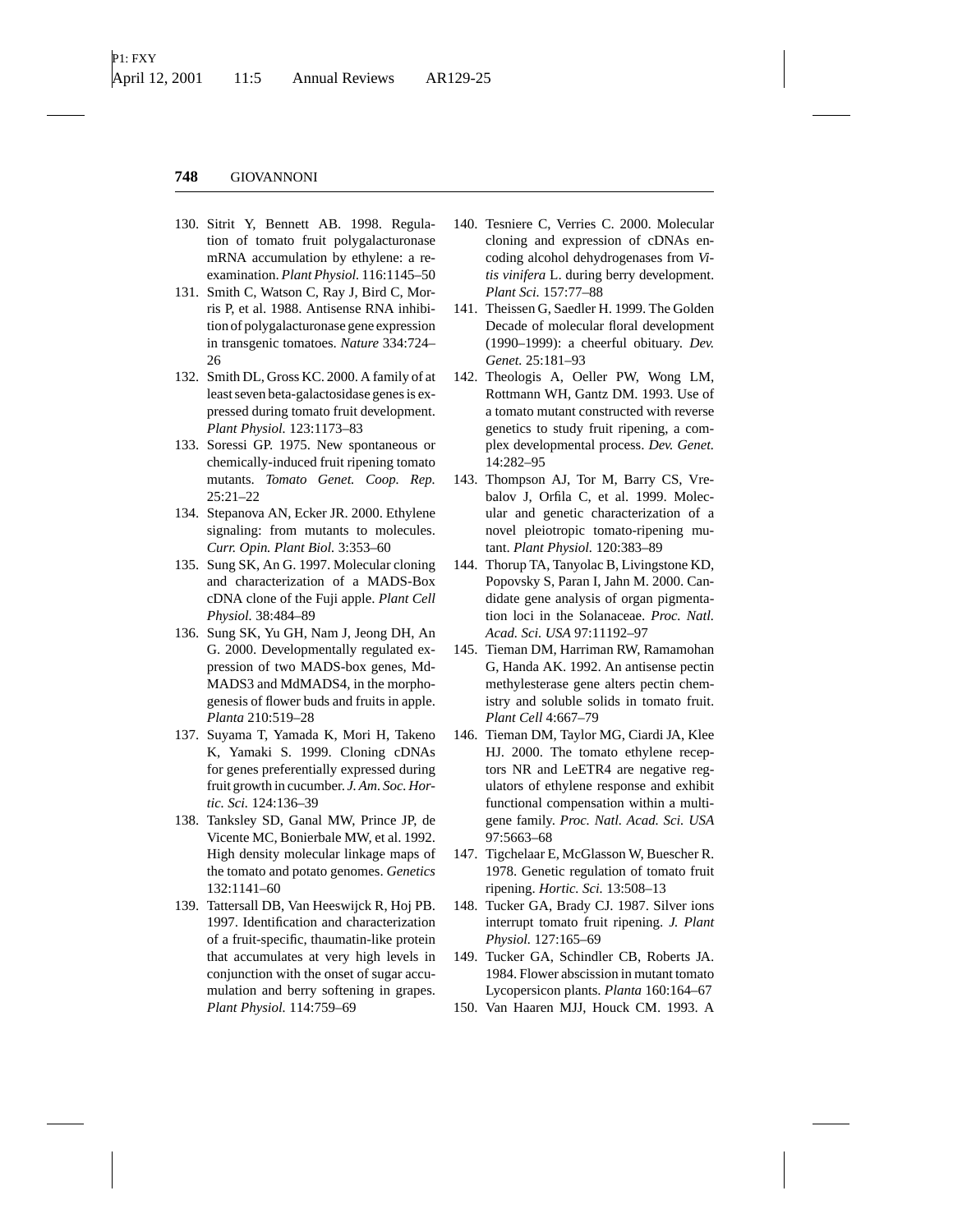functional map of the fruit-specific promoter of the tomato 2A11 gene. *Plant Mol. Biol.* 21:625–40

- 151. van Tuinen A, Cordonnier-Pratt MM, Pratt LH, Verkerk R, Zabel P, Koornneef M. 1997. The mapping of phytochrome genes and photomorphogenic mutants of tomato. *Theor. Appl. Genet.* 94:115– 22
- 152. Wann EV, Jourdain EL, Pressey R, Lyon BG. 1985. Effect of mutant genotypes *hp*  $\alpha$ <sup>c</sup> and *dg*  $\alpha$ *<sup>c</sup>* on tomato fruit quality. *J. Am. Soc. Hortic. Sci.* 110:212–15
- 153. Wilkinson JQ, Lanahan MB, Clark DG, Bleecker AB, Chang C, et al. 1997. A dominant mutant receptor from Arabidopsis confers ethylene insensitivity in heterologous plants. *Nat. Biotechnol.* 15:444–47
- 154. Wilkinson JQ, Lanahan MB, Conner TW, Klee HJ. 1995. Identification of mRNAs with enhanced expression in ripening strawberry fruit using polymerase chain reaction differential display. *Plant Mol. Biol.* 27:1097–108
- 155. Wilkinson J, Lanahan M, Yen H, Giovannoni JJ, Klee HJ. 1995. An ethyleneinducible component of signal transduction encoded by *Never-ripe*. *Science* 270:1807–9
- 156. Yamasaki S, Fujii N, Takahashi H. 2000. The ethylene-regulated expression of CS-ETR2 and CS-ERS genes in cucumber plants and their possible involvement with

sex expression in flowers. *Plant Cell Physiol.* 41:608–16

- 157. Yang SF. 1985. Biosynthesis and action of ethylene. *HortScience* 20:41–45
- 158. Yao JL, Kvarnheden A, Morris B. 1999. Seven MADS-box genes in apple are expressed in different parts of the fruit. *J. Am. Soc. Hortic. Sci.* 124:8–13
- 159. Yen H, Lee S, Tanksley S, Lanahan M, Klee HJ, Giovannoni JJ. 1995. The tomato *Never-ripe* locus regulates ethylene-inducible gene expression and is linked to a homologue of the *Arabidopsis ETR1* gene. *Plant Physiol.* 107:1343–53
- 160. Yen H, Shelton A, Howard L, Vrebalov J, Giovannoni JJ. 1997. The tomato *high pigment* (*hp*) locus maps to chromosome 2 and influences plastome copy number and fruit quality. *Theor. Appl. Genet.* 95:1069–79
- 161. Yueming J, Jiarui F. 2000. Ethylene regulation of fruit ripening: molecular aspects. *Plant Growth Regul.* 30:193–200
- 162. Zegzouti H, Jones B, Frasse P, Marty C, Maitre B, et al. 1999. Ethylene-regulated gene expression in tomato fruit: characterization of novel ethylene-responsive and ripening-related genes isolated by differential display. *Plant J.* 18:589–600
- 163. Zhou D, Kalaitzis P, Mattoo AK, Tucker ML. 1996. The mRNA for an ETR1 homologue in tomato is constitutively expressed in vegetative and reproductive tissues. *Plant Mol. Biol.* 30:1331–38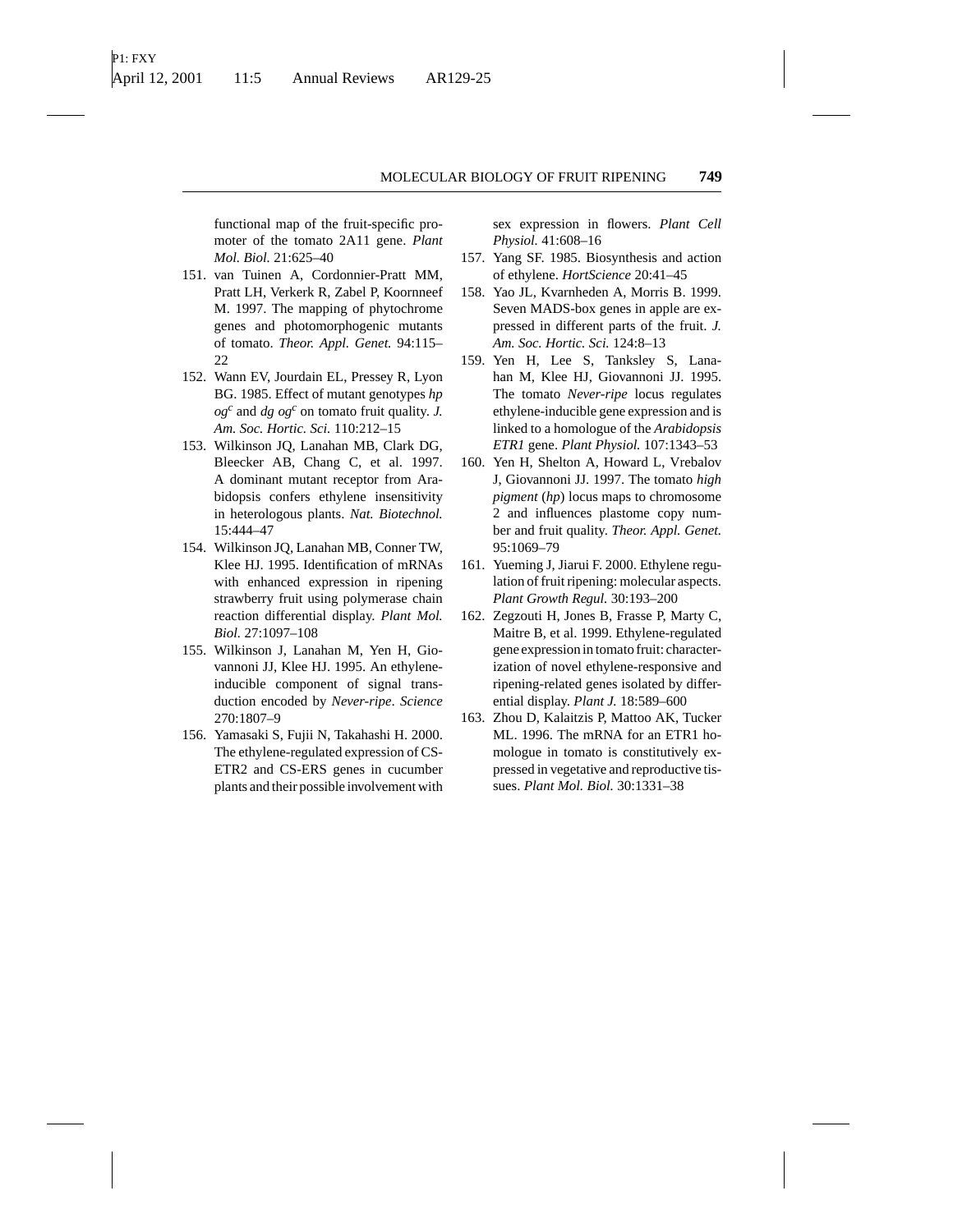

**Figure 1** Isolation of an *fw2.2*, a QTL regulating fruit mass. (*A*) Fruit of the wild tomato species *L. pennellii* (left) and a large cultivated variety of *L. esculentum* (right). A gene residing at a major QTL for fruit mass, designated *fw2.2*, was identified and isolated. The dominant *L. pennellii* allele of *fw2.2* was inserted into the genome of a relatively large fruited *L. esculentum* variety via T-DNA transfer resulting in a reduction in fruit weight and confirmation of isolation of the target gene (*B*). From Frary et al (44) with permission.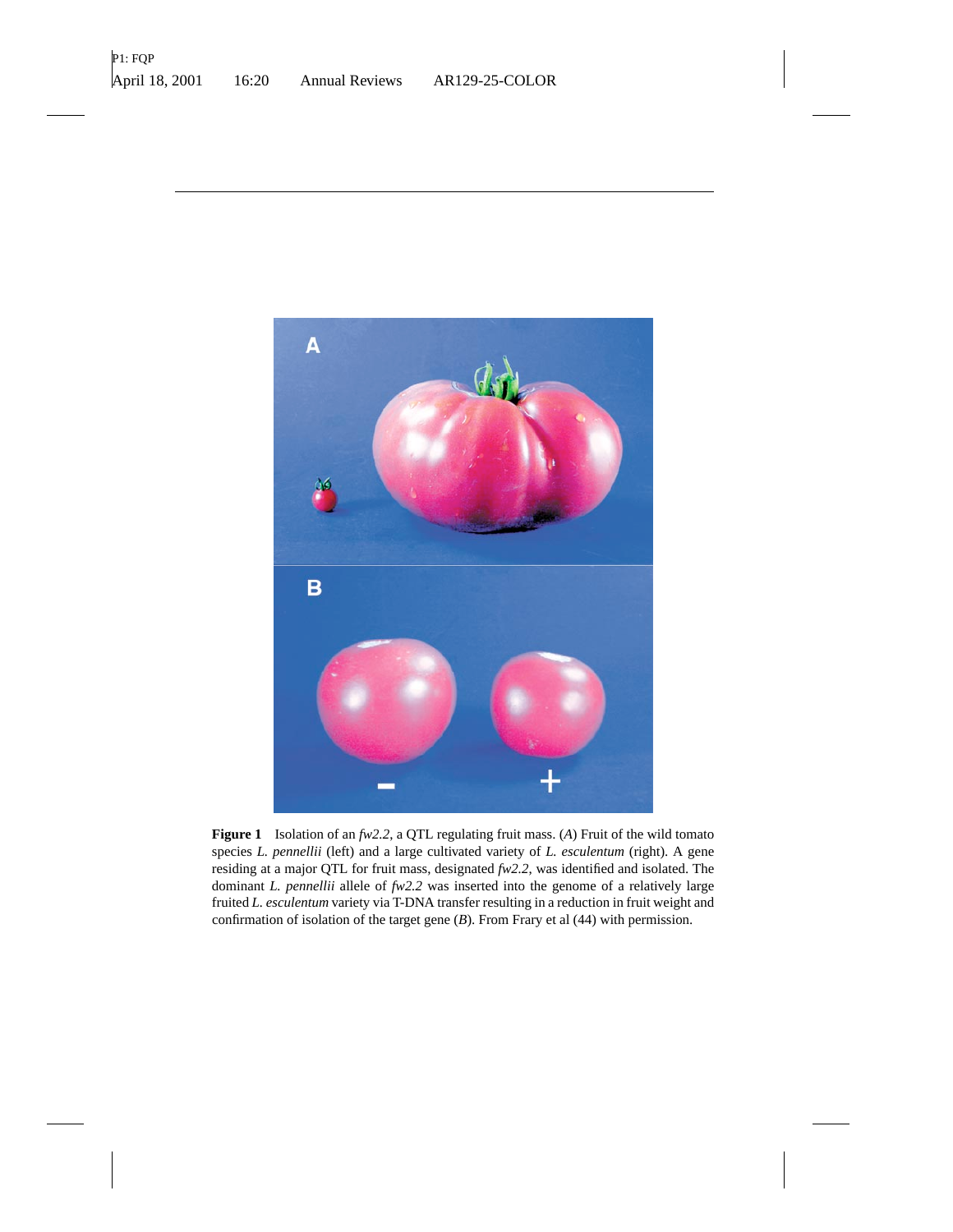

**Figure 3** Ethylene insensitivity in tomato and petunia resulting from expression of a mutant *Arabidopsis* ethylene receptor. Expression of a mutant*Arabidopsis* ethylene receptor (ETR1-1) in tomato resulted in (*A*) seedlings that were insensitive to ACC in the growth medium, (*B*) petals that failed to senescence following pollination, and inhibition of fruit ripening at 0, 10, and 100 days post-mature green (*D*, *E*, *F*, respectively). Non-uniform expression of the transgene correlated with sectored ripening (C). Expression of the same gene in petunia resulted in delayed petal senescence. *G*, *H*, and *I* are transgenic petunia flowers at 0, 3, and 8 days post pollination, respectively. *J* and *K* are non-transformed controls at 0 and 3 days, respectively. Treatment of transgenic petunias with exogenous ethylene resulted in reduced senescence as compared to wild-type controls (*L*). WT, wild type; TR, transgenic. Reproduced from Wilkinson et al (153) with permission.